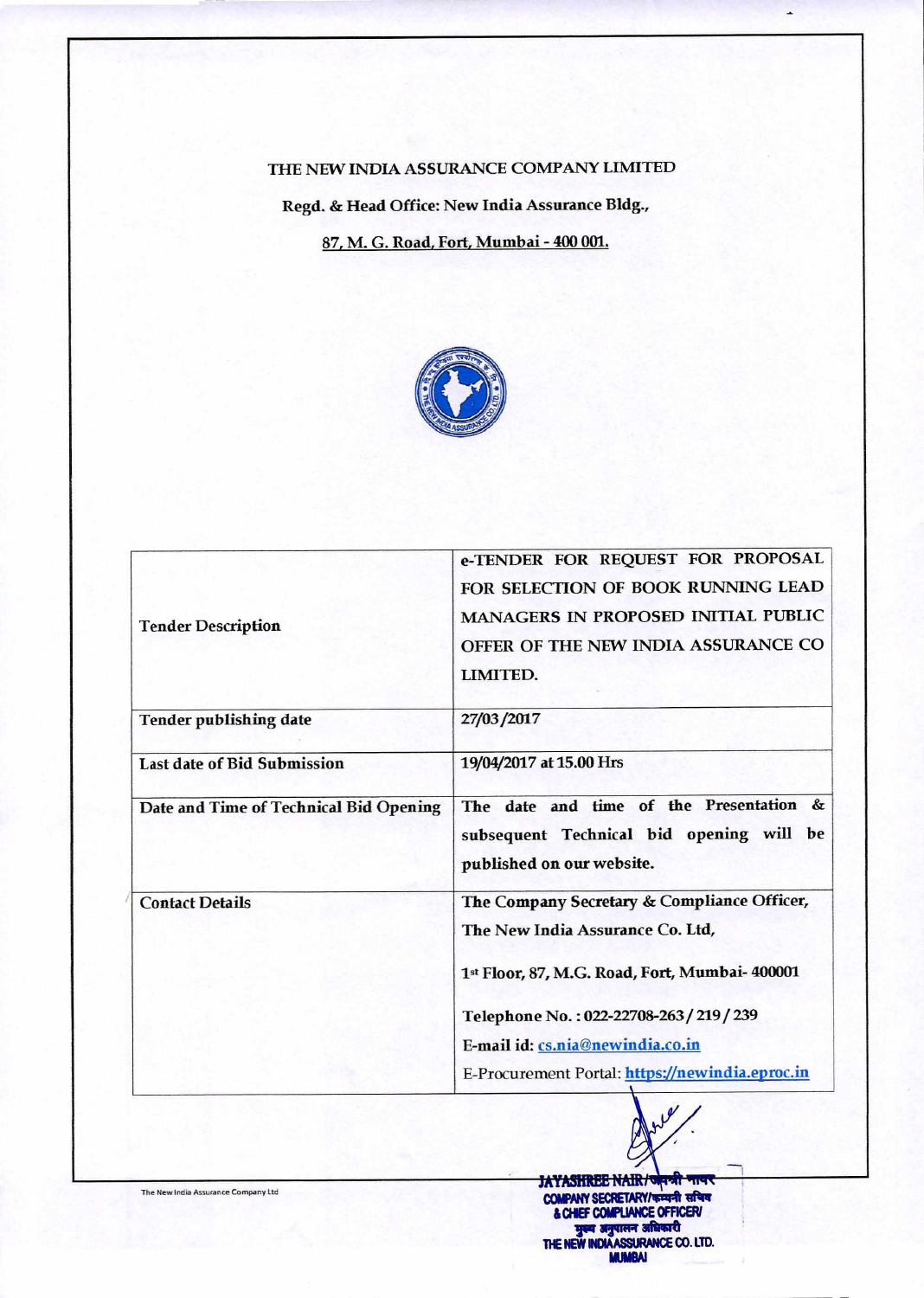# **REQUEST FOR PROPOSAL**

# **SELECTION OF BOOK RUNNING LEAD MANAGERS**

## **IN**

# **PROPOSED INITIAL PUBLIC OFFER OF**

# **THE NEW INDIA ASSURANCE COMPANY LIMITED**

*This document is meant for the exclusive purpose of Bidding as per the Specifications, Terms, Conditions and Scope indicated and shall not be transferred, reproduced or otherwise used for purposes other than for which it is specifically issued.*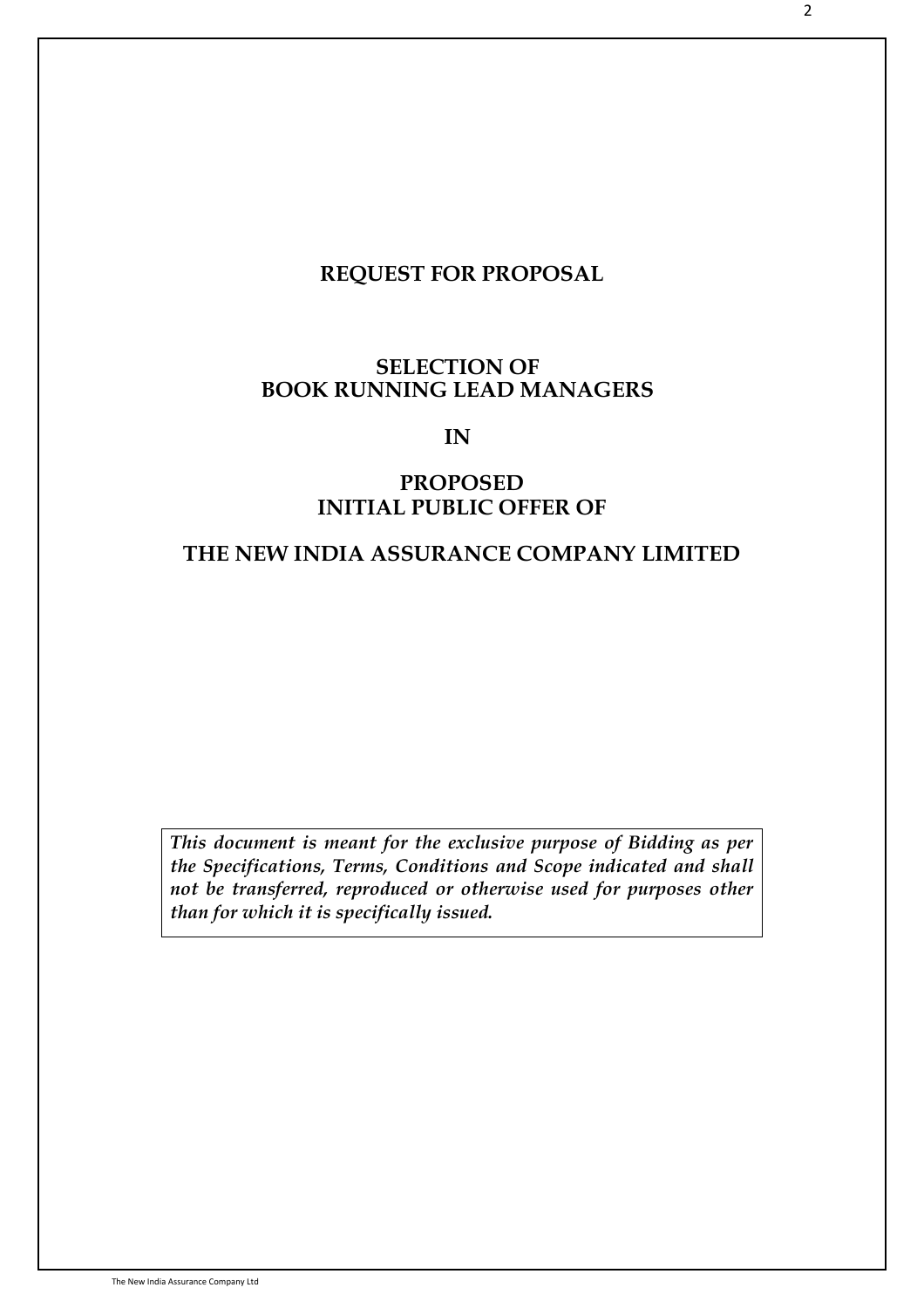#### **Ref No.: NIA/IPO/BRLM/2017 27th March 2017**

## **ENGAGEMENT OF BOOK RUNNING LEAD MANAGERS FOR FRESH ISSUE OF SHARES/DISINVESTMENT INTHE NEW INDIA ASSURANCE COMPANY LIMITED THROUGH INITIAL PUBLIC OFFER/OFFER FOR SALE –REQUEST FOR PROPOSALS**

#### 1) **Introduction**

- 1.1 General insurance is essentially an international business. Its sustainability depends on good business and good reinsurance arrangements, which means international networking and knowledge, as well as nurturing long term business relationship. The New India Assurance Company Limited (hereinafter referred to as the "Company" or "NIA") was born a multinational by design. Founded by Sir Dorabji Tata in 1919, NIA has been the market leader in India in non-life business for more than 40 years.
- 1.2 NIA is a 100% Government owned multinational general insurance company headquartered at Mumbai, India. NIA is the only Indian entity to have a trading desk at Lloyds of London. The company has sensitized itself to the new demands of a developing Nation, aligning its activities to achieve the objectives of nationalization. Later it got into top gear to respond to open market competition and overcame odds to maintain its leadership on the winning position.
- 1.3 NIA"s top management has been a solid pillar of support .With a full understanding of its strength , careful planning and aggressive execution , NIA promises to continue being the leader , what is more , move beyond leadership. NIA plans to not only be the leading insurer in the country, but the best insurer, the best in profits, product innovation and customer service. In short to be the leader in every parameter in business. NIA is the only direct insurer in India rated A-(Excellent) by AM Best vide certificate issued in February 2017. "CRISIL has reaffirmed its ' AAA/STABLE ' rating on NIA vide certificate issued in August 2016 indicating that the Company has the highest degree of Financial strength to honour its Policyholders obligations.
- 1.4 NIA"s Indian operations, today spans across all territories through 2354 offices, including 1260 micro offices. NIA has 17677 employees and around 62000 agents providing insurance services to its customers. NIA has 230 products catering to almost all segments of general insurance business. NIA has provided cover to petrochemical, oil & energy industries, power & steel plants, aviation fleets, satellites, large projects & infrastructures, SMEs and is present in all segments of commercial sector. NIA's retail business is offered through commercial & personal lines of business. NIA has a range of products in rural, social sector & micro insurance segments. NIA operates through many B2B avenues including bancassurance, motor vehicle manufacturers and dealers, MFI and NGOs, Common Service Centers and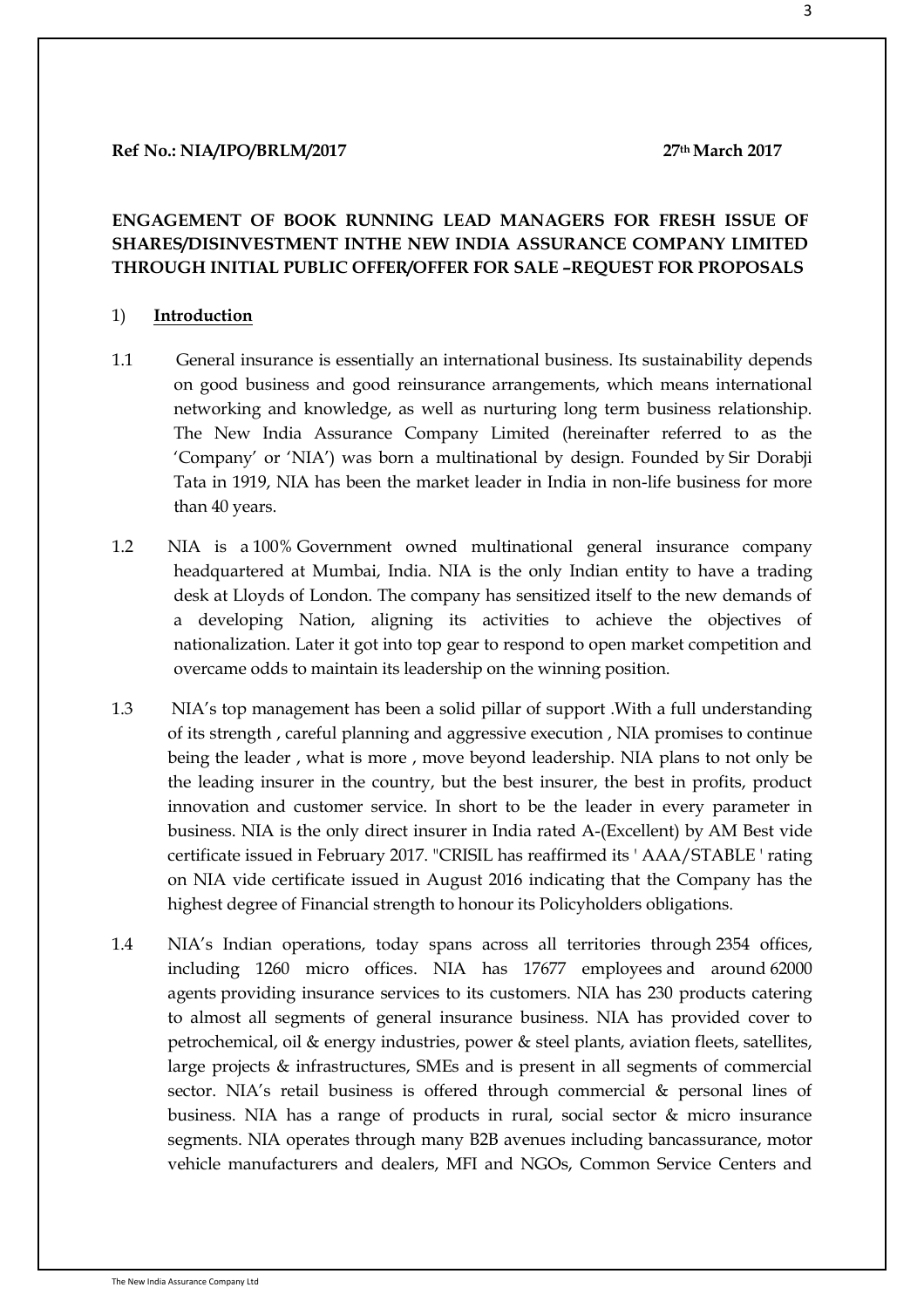through affinity programmes with corporates. NIA has significant participation in government run mass insurance schemes and crop insurance schemes.

- 1.5 NIA issued 26 million policies and processed 2.4 million claims in the year 2015-16. NIA has achieved many awards and recognitions over the years.
- 1.6 NIA"s foreign operations commenced decades back and today it operates in 28 countries through subsidiaries, agency operations, direct branches and associate companies. Its London branch has been in operations for past 95 years and has a desk at Lloyds and operations in many countries like Japan and Mauritius which are more than 50 years old. NIA has a subsidiary company in Trinidad and Tobago, New India Assurance Co. Ltd., Port of Spain and another in Nigeria, Prestige Assurance Plc, based out of Lagos. NIA has equity participation in KenIndia Assurance Co. Ltd., Nairobi, WAFA Insurance (SICCI) in Saudi Arabia, India International Insurance Pte. Ltd. in Singapore and Asian Reinsurance Corporation, Bangkok. The Company started its operations in Dubai Financial Centre. NIA operations are spread across Asia, Africa, Australia, South America, Europe and the Caribbean.

NIA is the only insurance Company having its operations in the Gift City at Ahmedabad.

- 1.7 NIA is the co-promoter of Agriculture Insurance Company of India, GIC Housing Finance Ltd. and Health Insurance TPA of India Ltd.
- 1.8 The Authorized Share Capital of the company is Rs. 300 crore and the Paid-up Share Capital of the Company is Rs. 200 crore ( 20 crore shares of face value of Rs. 10 each) as on March 31, 2016. Presently, the entire share capital is held by the Government of India.
- 1.9 The global business for NIA in 2015-16 was Rs. 18,371 crore. NIA"s Indian business was Rs. 15149 crore in 2015-16. NIA has been leading the market, apart from premium and net worth for many years. In 2015-16, NIA recorded the highest profit in India among all general insurers.
- 1.10 The networth of the company as on March 31 2016 was Rs. 28,895 crore (including fair value change account). For the year ended March 31 2016, Profit Before Tax was Rs. 906 crore and Profit After Tax was Rs.829 crore.
- 1.11 A part of the public offer may be reserved for employees of the company. The eligible employees and retail investors may be offered shares at a discount (to be decided later) on the Issue price within the limits and as permitted by SEBI Regulations.

#### 2) **Proposal**

2.1 **Proposal**<br>2.1 NIA will be making for an Initial Public Offer of  $(\bullet)$  equity shares with face value of  $(\bullet)$  each to the public (IPO) in the domestic market. The size of IPO Offer structure NIA will be making for an Initial Public Offer of  $( \bullet )$  equity shares with face value of  $( \bullet )$  each to the public (IPO) in the domestic market. The size of IPO Offer, structure, shall be decided by the Company in consul shall be decided by the Company in consultation with the selected BRLMs, legal advisers subject to regulatory requirements.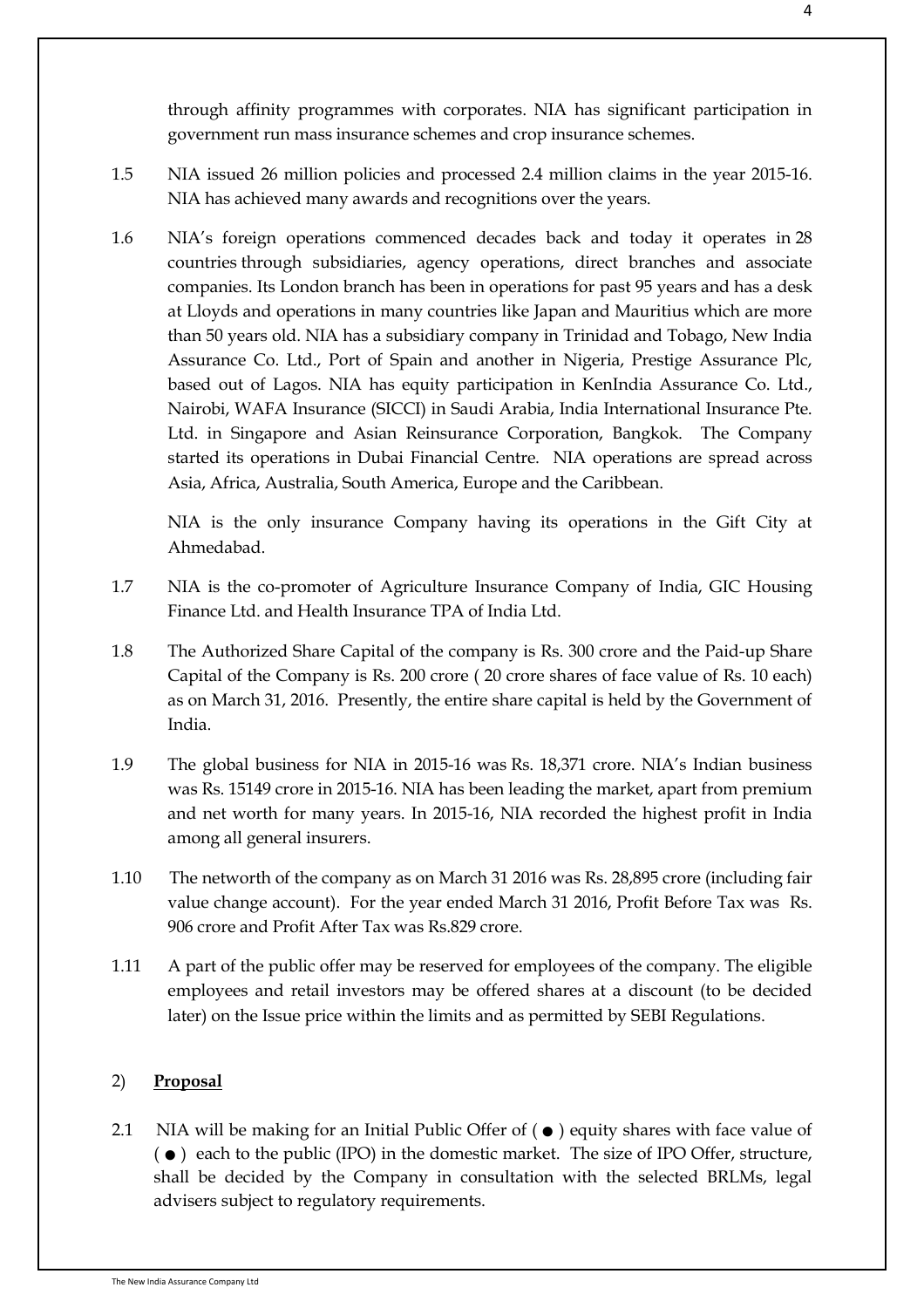2.2 Proposals under the guidelines stated in point "Submission of Proposal" hereunder are invited by 15.00 hours (IST) on 19th April 2017 from reputed Category I Merchant Bankers registered with SEBI having a valid certificate ;either singly or as a consortium ; with experience and expertise in equity offerings in the capital market and fulfilling eligibility criteria given in point "Eligibility" hereunder; to act as Book Running Lead Managers ("BRLMs") and to assist and advise the Company in the process . The Certificate of Registration with SEBI is required to be valid till the completion of all activities relating to IPO.

### 3) **Responsibilities of the Book Running – Lead Managers ("BRLMs")**

3.1 The Book Running Lead Managers will be required ,inter-alia ,to undertake tasks related to all aspects of the IPO ,including but not restricted to, as mentioned below :

i)Structure the "IPO" in conformity with the prevailing framework and Regulations/ Guidelines of SEBI , SEBI (ICDR) Regulations, the Stock Exchanges and Securities Contracts (Regulation) Act, 1956; Securities Contracts (Regulation) Rules, 1957; SEBI (Listing Obligations and Disclosure Requirements) Regulations 2009, as amended and Companies Act, 2013 and the rules made under the above statutes;

ii)Undertake due diligence activities and prepare the DRHP/RHP/Prospectus and complete all stipulated requirements and formalities of regulatory/statutory authorities;

iii)Undertake filing the DRHP/RHP/Prospectus with SEBI/Stock Exchanges/ROC;

iv)Advise on the Regulatory norms and assist in securing approvals and exemptions wherever necessary, including exemptions , if any, required by NIA, from various regulatory agencies such as SEBI, IRDAI, Stock Exchanges, Reserve Bank of India (RBI), Foreign Investment Promotion Board (FIPB), Ministry of Corporate Affairs etc;

v)Ensure optimum returns from the IPO to NIA;

vi)Conduct pre-market survey, road shows to generate interest amongst prospective investors. Arrange meetings with the key investors, facilitate communication about the growth potential of the Company, and articulate the key marketing themes and positioning of the Company;

vii)Undertake market research, assisting the pricing of the Issue, allocation of shares and provide after sale support etc;

viii) Perform all other responsibilities connected with the IPO;

ix)Underwrite the IPO;

x)Assist in selection of intermediaries to be appointed by NIA and coordinate the work of all intermediaries;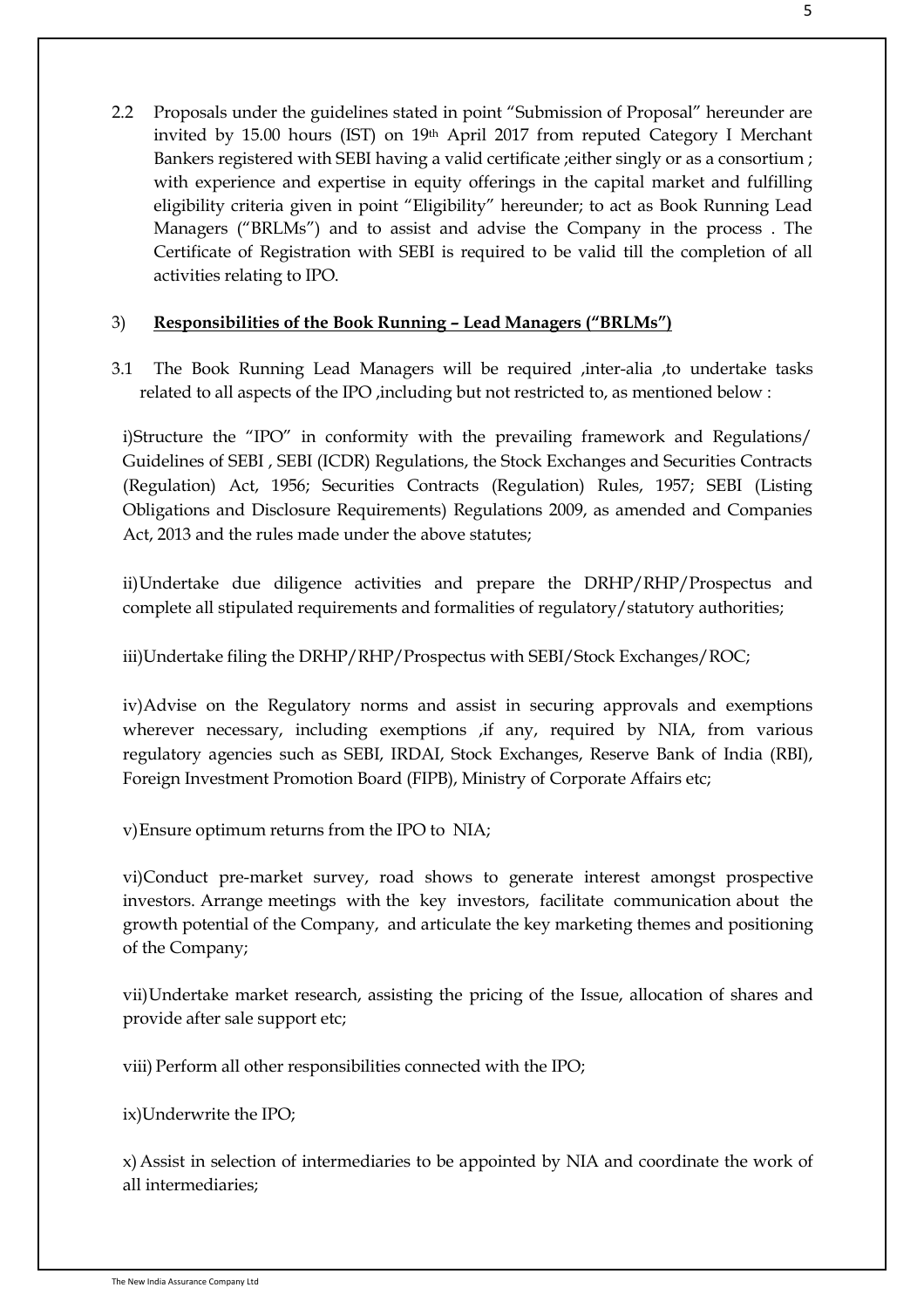xi) Prepare and approve the statutory advertisements for publication .The cost of the preparation will be borne by BRLMs and the cost of publication will be borne by the Company;

xii)Organize Road Shows both domestic and international. All expenses in this regard will be borne by the BRLMs except the tour expenses of Government and NIA officials;

**NOTE:** Road show expenses to be borne by BRLMs will include all the expenses other than the travel cost of NIA Officials. The cost to be borne by BRLMs in this respect would include but not restricted to the venue, cost for the brokers/analyst meet and other venue expenses like banners, refreshments, etc.

xiii) Undertake the task of printing and distribution of stationery required for the IPO as illustrated in **Annexure 1**.The BRLMs will ensure that the stationery is printed in adequate quantity and delivered to the centres /parties well in advance. The appointed BRLMs will have to print a minimum of 20 lakhs application forms for all the categories taken together. Any deficiency noticed in this regard shall be viewed seriously by the Company. All expenses in this respect will be borne by the BRLMs;

xiv) Advise the company on the timing and the modalities of the IPO;

xv)The following statutory fees will be paid by BRLMs after obtaining negotiated quotes where applicable and would be reimbursed by the Company as per actuals against an invoice :

### Filing fee to SEBI

NSE/BSE Charges for use of software for the Book Building.

Payments required to be made to Depository or the depository participants for transfer of shares to the beneficiaries account.

Payment required to be made to Stock Exchanges for initial processing, filing and listing of shares of NIA

Note: The above expenses need not be included in the financial bid.

xvi) To enter into the requisite agreements i.e. Offer Agreement, Underwriting Agreement, Advertising Agency Agreement, Syndicate Agreement and Agreement with Registrar and Escrow Agreement based on the model agreements as available on the website [http://dipam.gov.in/ o](http://dipam.gov.in/)f the Department of Investment and Public Asset Management ("DIPAM").

xvii) Ensure completion of all post issue related activities as laid down in the SEBI Regulations.

xviii) Render such other assistance as may be required in connection with the IPO.

#### **Note:**

i.The appointment of Bankers to the Issue, Registrar to the Issue, Legal Advisers – Domestic and International to the Company (please refer note of point 10.1), Auditors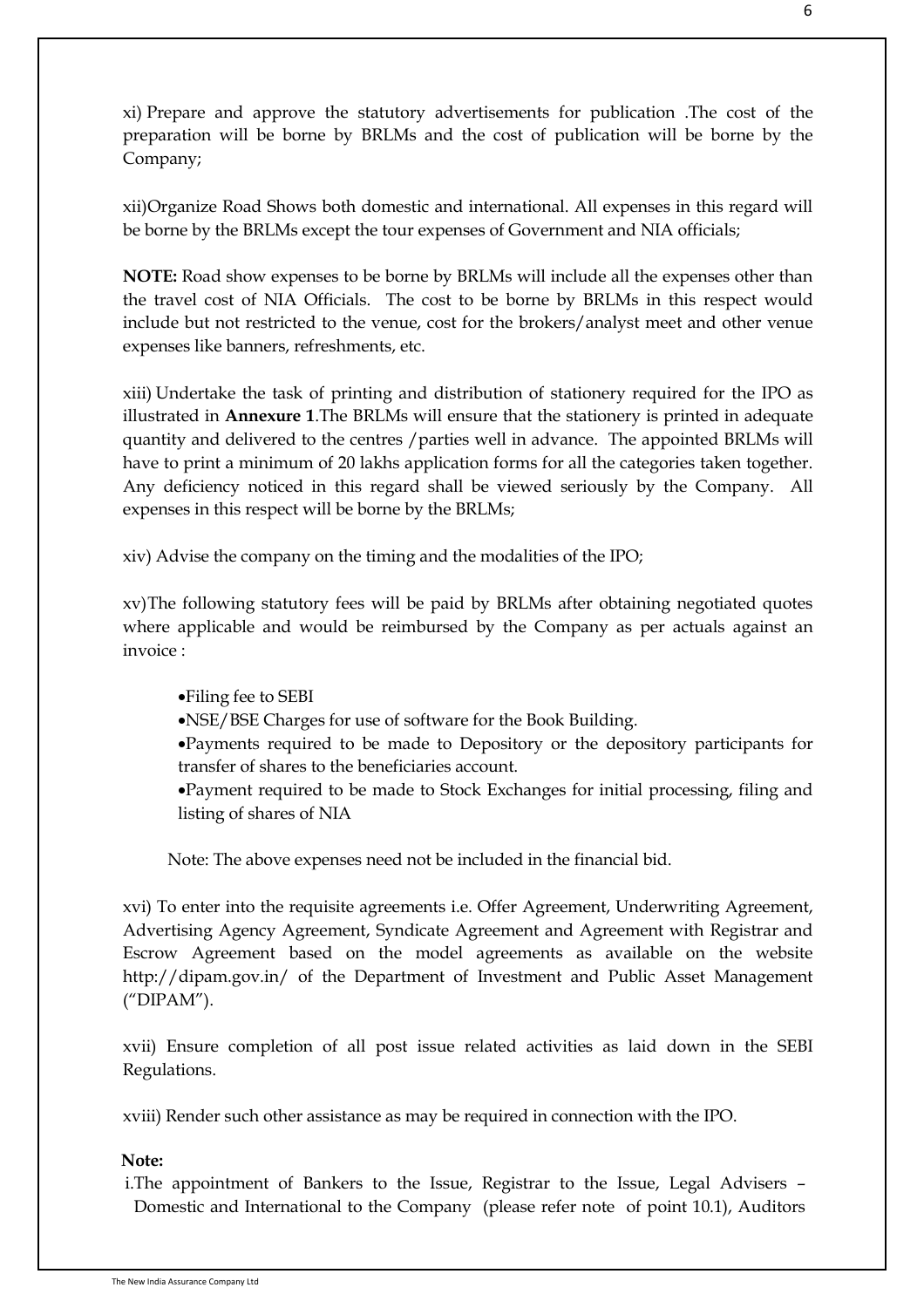and Advertising Agency/ Public Relation Agency will be made by NIA which will also bear the expenditure involved on account of these intermediaries.

ii.The expenses related to the tour programme of NIA will be borne by the Company iii.In case NIA decides to defer the Public Offer after the application forms have been printed, NIA would reimburse the actual cost of printing of application forms only and not the distribution cost. Further, in the event the filing fee is required to be paid again due to deferment of the offering, then NIA will reimburse the initial filing fee paid by the BRLMs, against an invoice.

3.2 NIA will select and appoint up to Seven (7) Merchant Bankers with requisite experience in Public offerings, who together will form a team and would be called Book Running Lead Managers. The BRLMs, in consultation with the Company will form a syndicate as required under the SEBI Guidelines/ Regulations. NIA will have the option of appointing additional syndicate member(s), if considered necessary.

#### **4 Accountability:**

In order to ensure best returns to the NIA, the selected BRLMs will be required to comply with the following conditions emerging from the responsibilities listed under point "responsibilities" above:

4.1 Within 14 (fourteen) days from the date of issue of the appointment letter, each of the selected BRLMs will submit to the NIA officer concerned:

b) separate list of probable investors of both domestic and international investors, (indicating name and address) to be approached by each of the selected BRLMs respectively for the IPO;

c) details of inter-se allocation of responsibilities ("Inter-Se") in relation to the IPO, amongst the merchant bankers and/ or their affiliates. The Inter-Se submitted by the selected BRLMs shall be evaluated by NIA and they may be required to make certain alterations and resubmit the Inter-Se. The revised Inter-Se should be submitted within two days of finalization of the revisions in the Inter-Se with NIA. The revised Inter-Se, upon formal acceptance by NIA, shall become final and binding Inter-Se of Action which the BRLMs would be required to implement;

d) a detailed strategy for reaching out to the retail investors so as to create awareness about retail participation in the IPO;

e) a broad "Plan of Action" on each responsibility and tasks to be undertaken by the selected BRLMs as a merchant banker in connection with the captioned IPO including but not limited to all the tasks as specified hereunder. The Broad Plan of Action submitted by the selected BRLMs shall be evaluated by NIA and they may be required to make certain alterations and resubmit the Plan. The Revised broad Plan of Action should be submitted to NIA within two days of finalization of the revisions in the Plan of Action with NIA. The revised Plan of Action, upon formal acceptance by NIA, shall become final and binding Plan of Action which the BRLMs would be required to implement.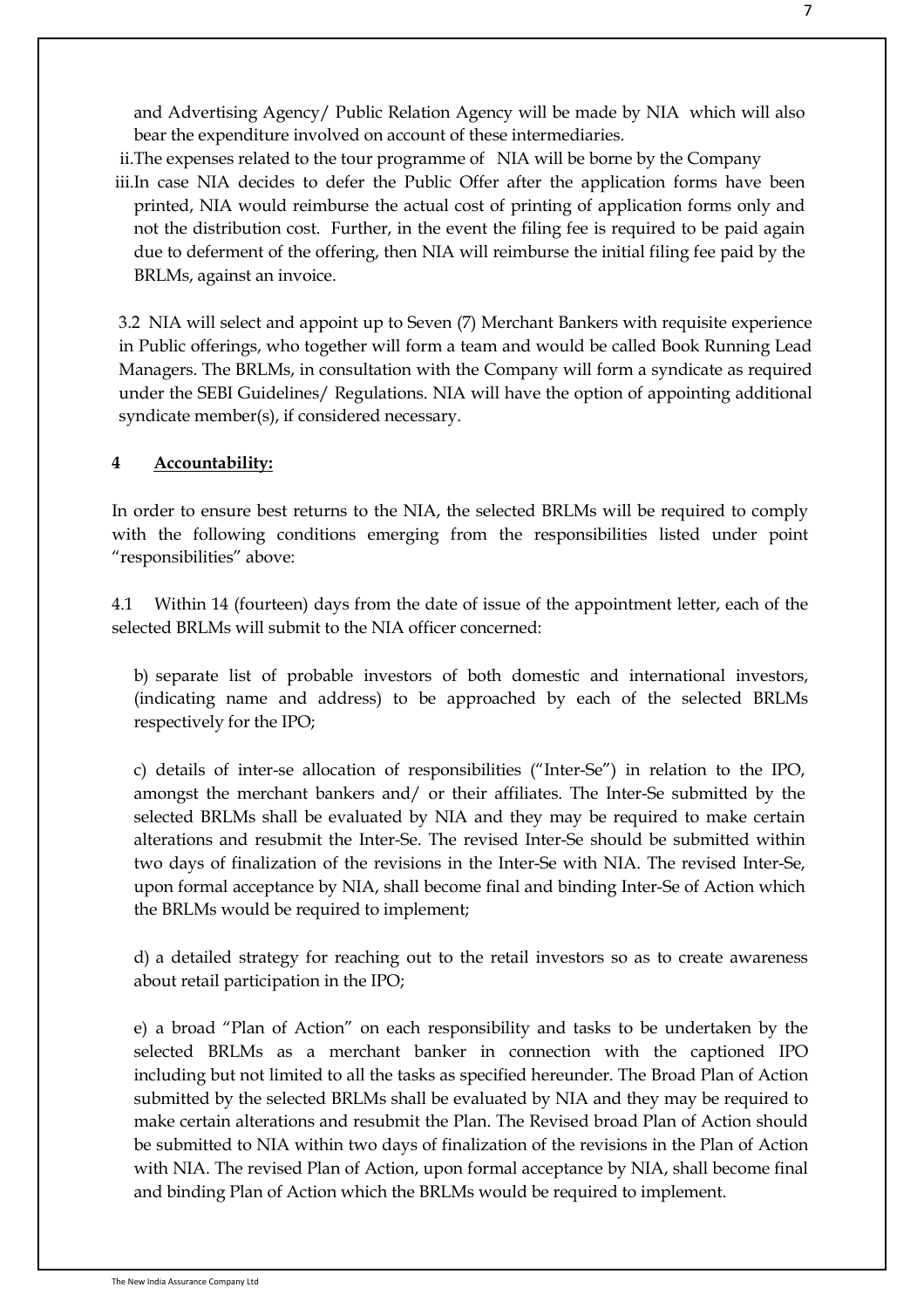- 4.2 The selected BRLMs will be required to provide regular updates as decided by NIA, regarding the progress made on the final Plan of Action (as referred above) and the tasks undertaken (including follow-ups done) during the preceeding period and the course of action for the period after the day this update is being given.
- 4.3 The selected BRLMs will be required to submit post the domestic and international investor meetings book building of the investors with likely volume and likely price based on latest interaction and response of the fund managers.
- 4.4 The selected BRLMs will be required to advise NIA on the proper and optimum timing and best floor price for the IPO (apart from other tasks in relation to IPO). Further, any decisions of the NIA or the working group regarding the captioned IPO (including pricing and timing) shall be kept confidential by the selected bankers and during the course of the IPO they shall not opine to anyone else (including proposed investors) on the correctness of any decisions of NIA on the captioned IPO (including specifically with regard to pricing or timing).
- 4.5 Further, after the closure of IPO, within 10 days of the T day (T day being the IPO trading date), the selected BRLMs will be required to submit a self-appraisal on the Final Plan of Action that NIA had accepted. NIA shall also evaluate the BRLMs performance based on the Final Plan of Action and self-appraisal sent by the selected bankers, which shall be taken into consideration by NIA for future assignments.

## **5 Eligibility**

- 5.1 Bidders should be a registered Category-I Merchant Banker holding valid certificate issued by SEBI and are qualified to undertake the IPO work. The Certificate of registration with SEBI should remain valid till the completion of all activities relating to the IPO.
- 5.2 Bidders should have handled at least one domestic (India) equity Initial Public Offering of the size of Rs. 1,000 crore or more during the last three years i.e. from 01.04.2014 to 31.03.2017. For this purpose the completed (listed/traded) issues on 31.3.2017 will be taken into consideration.
- 5.3 The Government has prescribed revised guidelines for qualifications for Advisers for disinvestment process enclosed as Annexure 3. The interested Bidders fulfilling eligibility criteria mentioned above are advised to furnish the following undertaking and declarations as a part of the proposal:

"We certify that there has been no conviction by a Court of Law or indictment/ adverse order by a regulatory authority for a grave offence against us or any of our sister concern(s). It is further certified that there is no investigation pending against us or our sister concern(s) or the CEO, Directors/ Managers/ Employees of our concern or of our sister concern(s). It is certified that no conflict of interest as defined in O.M. No. 5/3/2011-Policy dated June 8, 2011 exists as on date and if in future such a conflict of interest arises, we will intimate the same to the Company.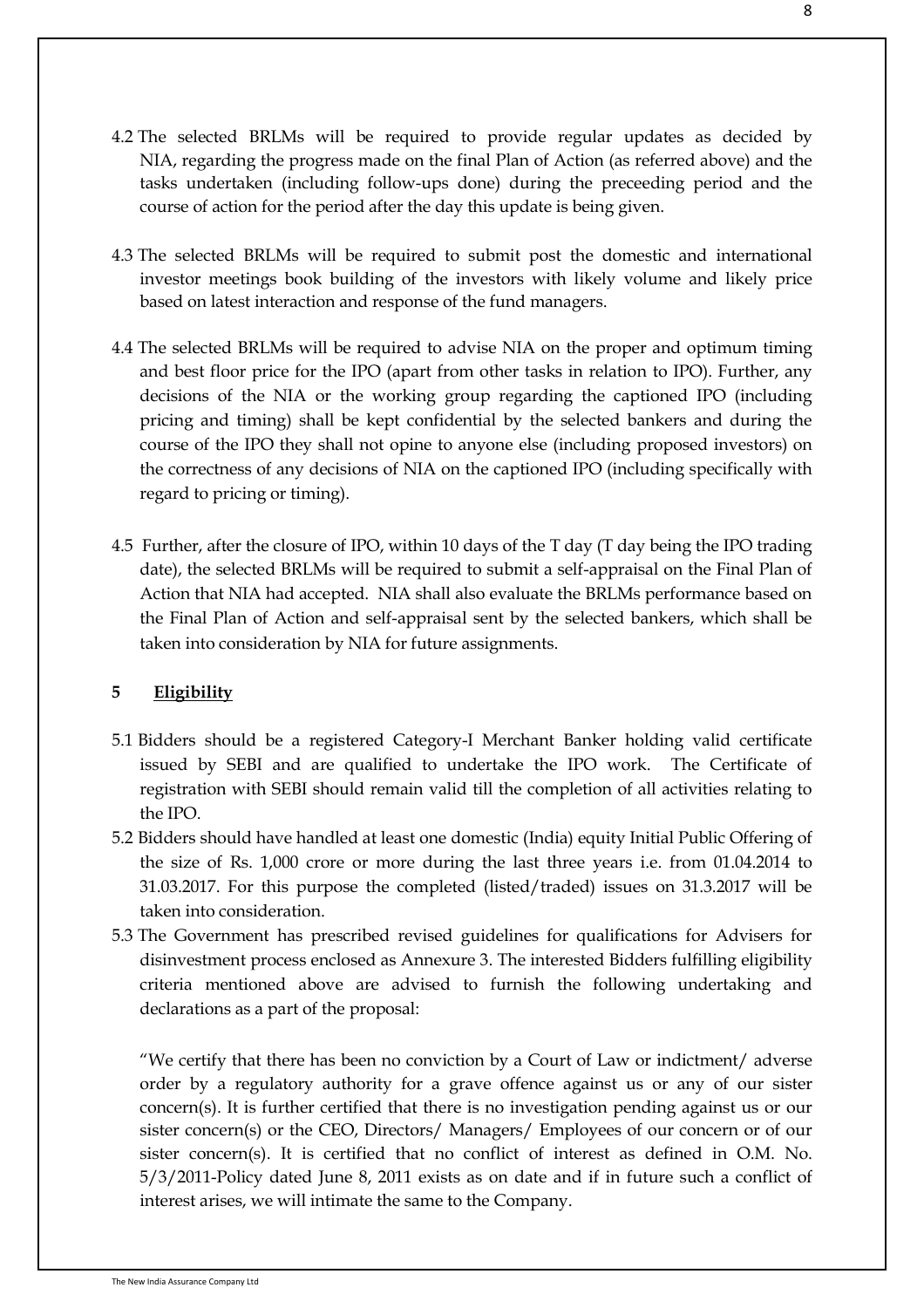Further, we certify that as on the date we are not advising or acting on behalf of or associated with any other person or entity (including any company, partnership, proprietary concern or individual or an HUF or association of persons or body of individuals) which is engaged in the same line of business as that of the Company (being disinvested), in respect of any transaction of same nature as the transaction for which the the Company (being disinvested) is proposing to select the Adviser, except for the list of the mandates, duly signed by us, in the same line of business and for the same type of transaction, as enclosed.

Further, we certify and undertake that for a period commencing from the date of our appointment (if so appointed) as the Adviser till the completion of the transaction, we shall keep NIA informed of any mandate/ contracts entered into, to advise or act on behalf of or associate ourselves with, any other person or entity (including any company, partnership, proprietary concern or individual or an HUF or association of persons or body of individuals) which is engaged in the same line of business as that of the Company being disinvested, in respect of any transaction of same nature as the transaction in respect of which we have been appointed as the Adviser".

(The certificate should be signed by the authorized signatory of the Bidder.)

Note: The content of the certificate must not be changed. Clarification, if any, may be provided separately.

### **6. Submission of Proposal**

- 6.1 The bidder has to use the portal  $(\frac{https://newindia.eproc.in)}{https://newindia.eproc.in)}$  for participating in the tender. Refer **Annexure -9** for e-tendering Instructions. Proposals have to be submitted online as per the following directions:
	- A. Non-refundable fee of Rs. 1,00,000 (Rupees one lakh only) by way of NEFT to NIA"s bank account as detailed below:

| <b>BANK A/C NO</b>                      | : 00600350000323                                         |
|-----------------------------------------|----------------------------------------------------------|
| <b>NAME OF THE BANK</b>                 | $:$ HDFC BANK                                            |
| <b>ACCOUNT TYPE</b>                     | : CURRENT ACCOUNT                                        |
| <b>NAME OF THE BRANCH: FORT, MUMBAI</b> |                                                          |
| <b>ADDRESS</b>                          | : MANECKJI WADIA BLDG, GROUND FLOOR, NANIK MOTWANI MARG, |
|                                         | <b>FORT, MUMBAI - 400023</b>                             |
| <b>MICR CODE</b>                        | : 400240015                                              |
| <b>RTGS/IFSC CODE</b>                   | : HDFC0000060                                            |
| <b>BENEFICIARY</b>                      | : THE NEW INDIA ASSURANCE CO. LTD.                       |

B. Technical bids to be submitted in our online E-Procurement portal [\(https://newindia.eproc.in\)](https://newindia.eproc.in/) as per format in point 6.5 alongwith the following documents :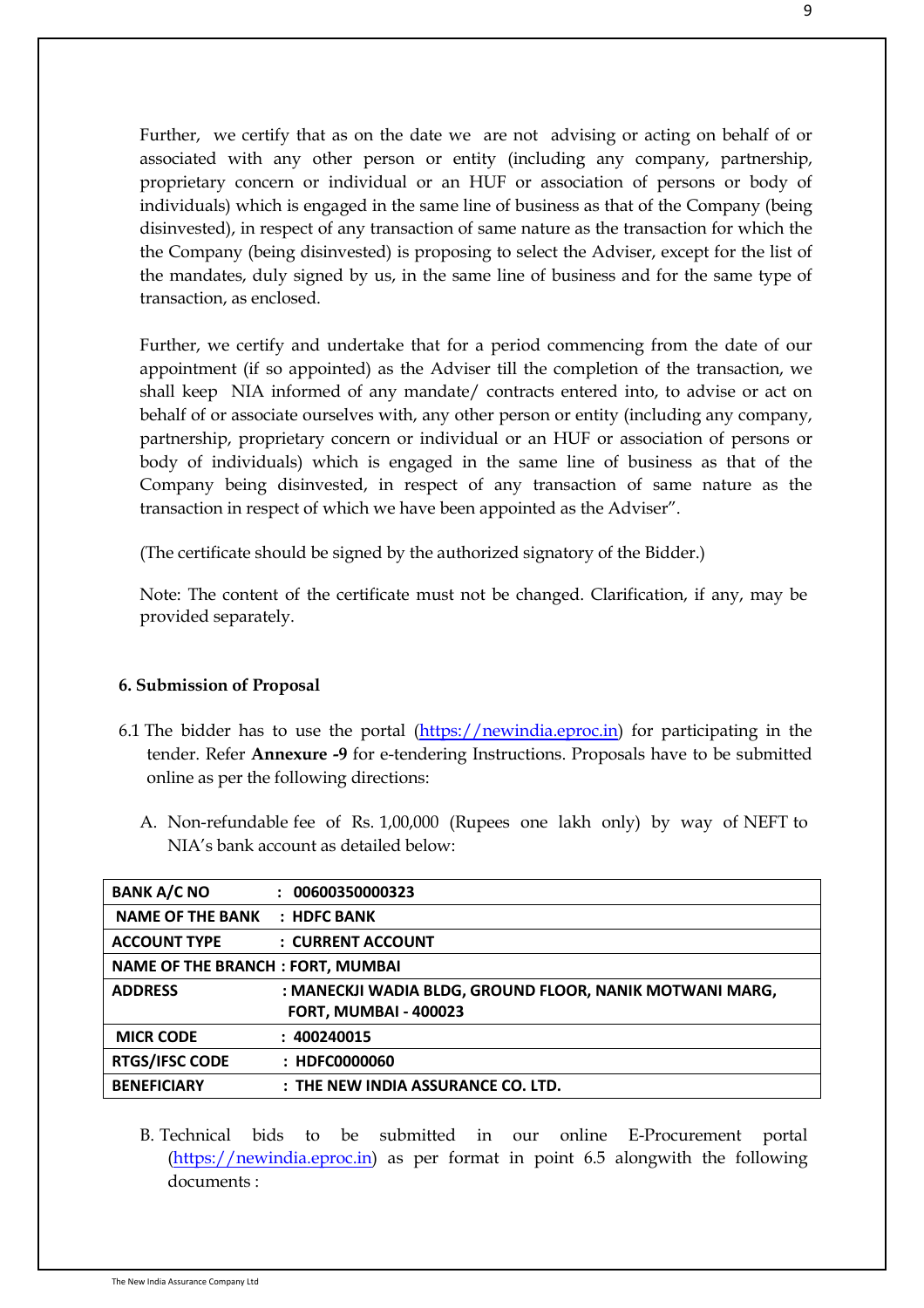a. Certificate, duly signed by the authorized signatory of the bidder as per point 5.3 ;

b. Certificate in format at **Annexure-2** and other information as per **Annexures 5 to 7**;

c. Authority letter authorizing the person of the bidder to sign the proposal and other documents ;

d. Copy of the valid certificate of Category 1 Merchant Banker issued by SEBI ; and

e. Confirmation letter that you are agreeable to sign the agreements on the basis of model agreements in the format as placed on the website http://dipam.gov.in/ of the Department of Investment and Public Asset Management ("DIPAM").

f. An undertaking is also to be given that if during the process, any of the core team members is not available due to resignation etc. another person of the same qualification and experience would be made available with concurrence of NIA.

C.Financial bids are to be submitted in our online E-Procurement Portal  $(\text{https://newindiaeproc.in)} \& \text{to be opened only after the presentations and of only those})$ parties who qualify the technical evaluation. Bids with conditionality will be summarily rejected.

6.2 The proposal should be submitted online before bid submission closing date & time. You may contact Ms Jayashree Nair, Company Secretary, The New India Assurance Company Limited at 87, Mahatma Gandhi Road, Fort, Mumbai – 400001, Ph : (022) 22708263 / 219 / 239 email : [cs.nia@newindia.co.in](mailto:cs.nia@newindia.co.in) for any query. The proposals received after the appointed time and date will be rejected.

6.3 The Company reserves the sole right to accept or reject any or all Proposals thus received without assigning any reasons thereof at any stage of the IPO.

### **6.4 PRE-BID MEETING**

New India Assurance will hold a pre-bid meeting at its office at [87, Mahatma Gandhi Road, Fort, Mumbai - 400001] to address any queries of the Bidders" pertaining to the RFP. The Bidders are expected to use the platform to have all their queries answered. The Bidder is expected to submit all the queries before the dates mentioned in Time Frame. New India Assurance will allow a maximum of 2 representatives from each Bidder.

#### **TIME FRAME**

The following is an indicative timeframe for the overall selection process. The Company reserves the right to revise/modify this timeframe at its absolute and sole discretion and without providing any notice/intimation or reasons thereof to any of the Bidders. Changes to the timeframe will be conveyed to the effective Bidders during the process.

| <b>RFP</b> Notification         | 27.03.2017 |
|---------------------------------|------------|
| Last date of submitting queries | 03.04.2017 |
| Pre-Bid Meeting Date            | 06.04.2017 |
| Last Date of RFP Submission     | 19.04.2017 |
| Presentation by Bidders         | 21.04.2017 |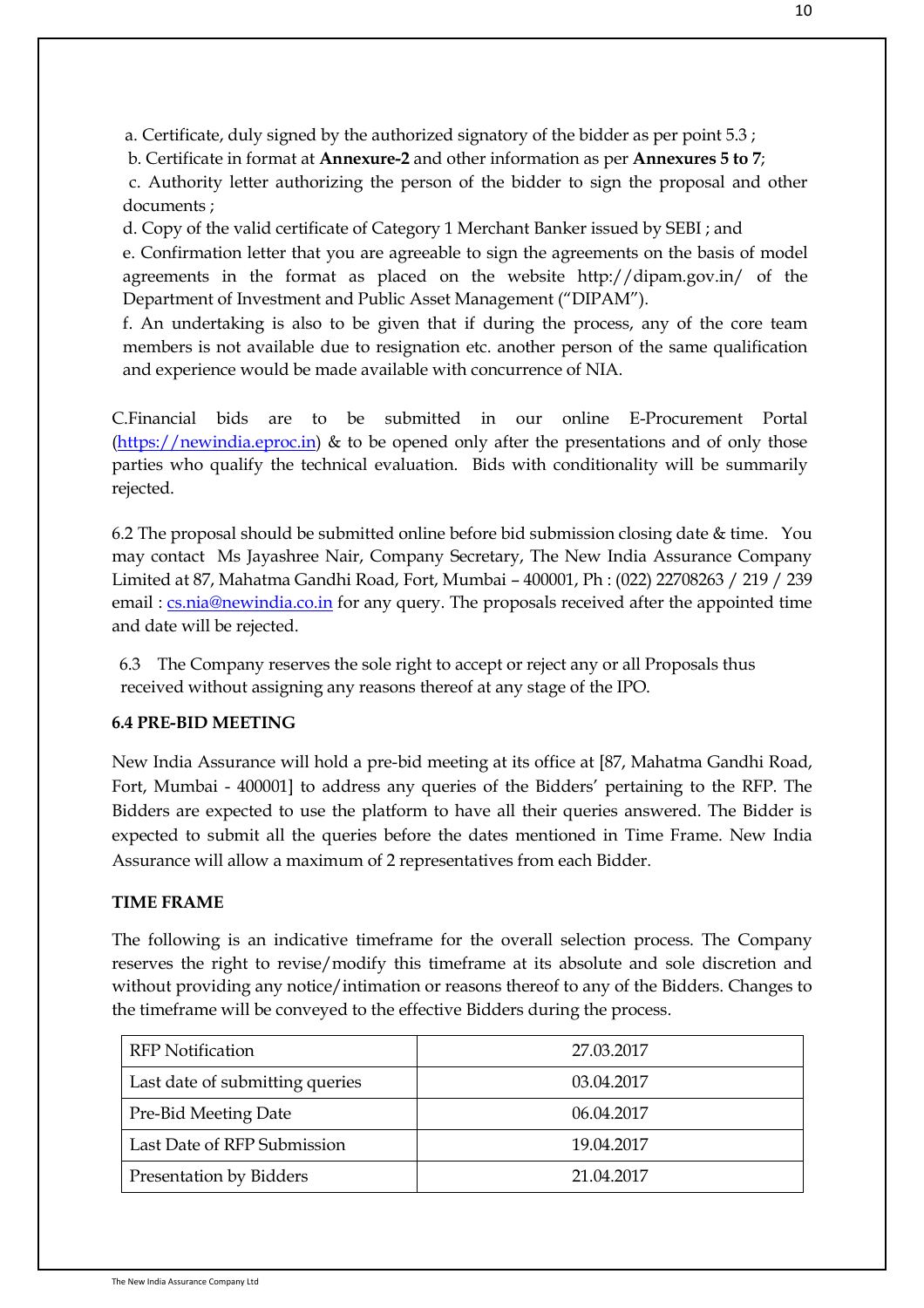#### **6.5 Proposal Format:**

The Proposals are to be submitted in detail as indicated in the following Sections. The weightage for evaluation of the Merchant Banker in respect of each criterion has been indicated against each Section. The Technical evaluation will be done on the weightage of 100.

#### **Section (A) :**

**Experience and Capabilities in handling similar transactions as Advisers / Merchant Bankers / Global Coordinators** : (Weightage for evaluation : 15/100) (from April 1, 2014 to March 31 , 2017)

i. Profile of the organization with full particular of the constitution, ownership and business activities of the prospective Merchant Banker(s) (Bidder).

In case of consortium bids, the particulars of the coordinating firm having the principal responsibility for the mandate (Consortium Leader) as well as those of other partners may be furnished along with letters of acceptance from each partner. The responsibility of the consortium bidders shall be "joint "and "several".

#### **Note :**

1. The consortium partner(s) should be a Category-I Merchant Banker holding valid certificate issued by SEBI and should furnish the Certificate as per point 5.2, as part of the proposal.

2. Consortium will be treated as one party and in case of selection, only consortium leader"s name will appear in the documents like DRHP/RHP/ Prospectus.

3. The partners of one consortium are precluded from participating in the bid, as a partner to another consortium.

ii. Unabridged Annual Reports or audited financial accounts for the last three years of the firm submitting the Proposal and of each consortium partner, if applicable.

iii.Details of all pending litigation and contingent liabilities, if any should be indicated. Details of past conviction and pending litigation against sponsors/partners and Directors, if any, and areas of possible conflicts of interest may also be indicated in Annexure 5.

Note: In case of consortia, similar details of each proposed partner will be required.

iv. Details of Domestic and International Equity Offerings managed as Advisers /Merchant Bankers /Global Coordinators, in respect of issue size of Rs 1000 crore or more, to be furnished in the format given in Annexure-4. In this respect details of IPO/FPO transactions should be shown separately.

v.Equity sales and distribution capacity with capability of selling Indian Issues in particular, Asian equity and global equity; along with distribution network may be furnished.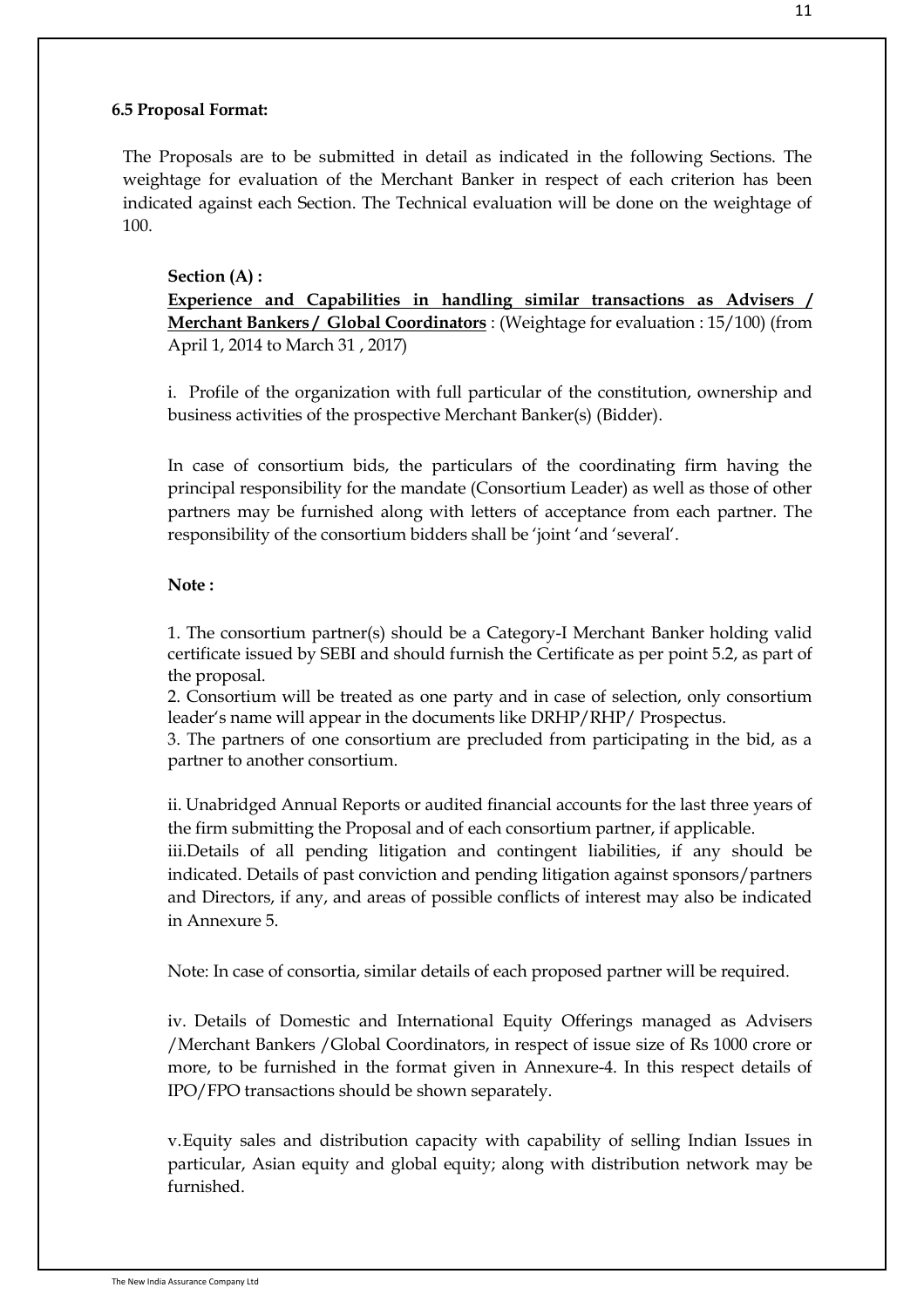#### **Section (B):**

**Sector Expertise, Experience and Understanding of NIA** - (Weightage for evaluation 20/100)

i. Indicate work done in the areas of Banking & Financial Services and Insurance sector, especially in insurance segment.

ii. Exhibit strength/ expertise in the areas of Banking  $\&$  Financial Services and Insurance sector particularly in Insurance sector.

iii. The Initial Public Offerings, Further Public Offerings and Private Equity transactions handled during the period April 1, 2014 to March 31, 2017 in the area of Banking & Financial Services and Insurance sector, particularly in Insurance sector.

iv. Research Reports published on the companies operating in Banking & Financial Services and Insurance sector, particularly in Insurance sector.

v. SWOT analysis of NIA.

#### **Section (C):**

**Deal Team Qualification and Manpower Commitment to the deal** – (Weightage for evaluation 20/100)

Details of core team that will be handling the proposed issue, their status in the organization, their background, qualification, experience and present addresses, telephone numbers – office, residence, mobile, e-mail – hands-on experience should be furnished. Detailed CVs of the deal team should be shared. Details of innovative solutions and complex execution issues handled may also be furnished.

Separately, similar details in respect of the supervisory team may be indicated in Annexure - 6. Details of other professionals who would provide back-up support may also be indicated separately.

#### **Section (D) :**

### **Marketing strategy and Post Issue Market Support** – (Weightage 20/100)

- i. Optimal syndicate structure suggested to maximize quality and quantity of demand.
- ii. Proposal on syndicate incentivisation.
- iii.Strategy for pre-marketing should be presented in detail.

iv.Proposed Road Show venues and reasons for suggesting the same and the level of BRLM representatives who will travel on the domestic and international road shows. The Road Show cost in the financial bid should include the venues as mentioned in the technical presentation.

v. Demand analysis and aspects influencing demand.

vi.Detailed strategy for marketing shares and identification of target investor groups. vii.Commitment(s) which may act either as a constraint, or as a conflicting interest, to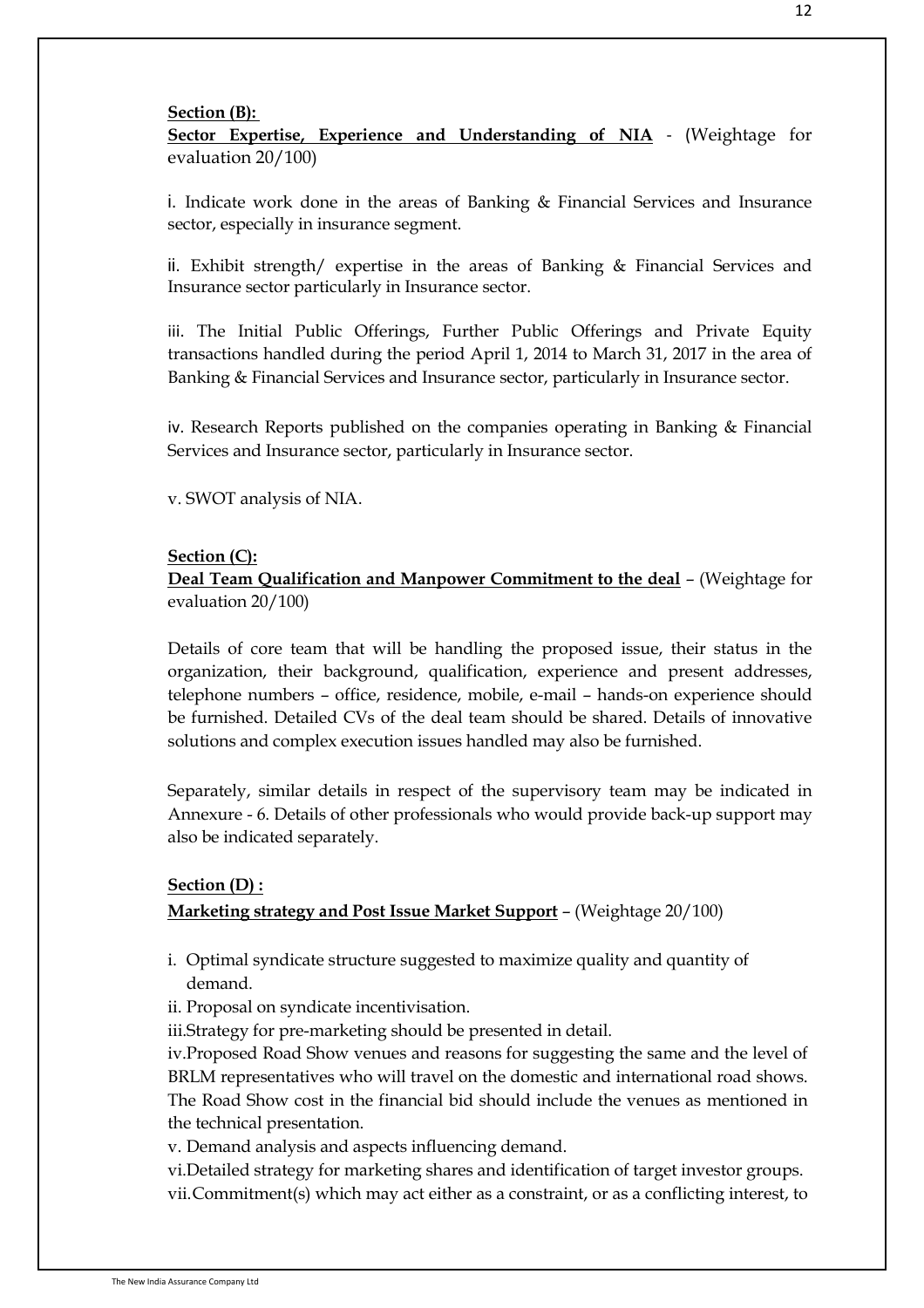your involvement in the proposed "Initial Public offer".

viii.Details of certification to market abroad.

ix.Details of Physical presence and the level of such presence abroad with their tie up with foreign brokers.

x. Strength in lending after-market support, with specific reference to Indian issues managed in the past.

xi.Identification of key selling points for marketing the Offer.

xii.Details of the valuation methodology to be followed in determining the price of the "Initial Public offer".

xiii.Underwriting capabilities including details of capital base of the Investment Bank available to support such underwriting, record of past underwriting commitments and experience. Details of the underwriting commitments (including hard underwriting) which could not be met.

xiv.Identification of key execution issues and proposed solutions.

xv.Indicate realistic time schedule for launching the proposed "Initial Public Offer" with break-up of all activities to be undertaken by various agencies involved in the process.

#### **Section (E) :**

## **Strength in drawing Investor participation (Weightage – 20/100) – (Global presence for International Merchant Bankers and Indian presence for Domestic Merchant Bankers).**

- i. A brief note evidencing the Bidders' presence in India in both qualitative and quantifiable terms with specific reference to research teams and details of available infrastructure may be furnished. The details shall include manpower deployed in the investment banking (equity segment), offices in India and other relevant information. The distribution network strength to elicit maximum retail participation should be indicated.
- ii. Indicate global network and distribution strength.
- iii. The understanding and relationship with international institutional investors.

#### **Section (F) :Research Capability** (Weightage – 5/100).

Research strength in the country, sector, region and world, based on rating as established by independent global surveys in **Annexure - 7**. Details should be given relating to research capabilities, experience and background of the research team.

6.6 The complete information sought above with any additional information considered necessary by the Bidder as a part of the Proposal, should be as mentioned in point 6.2.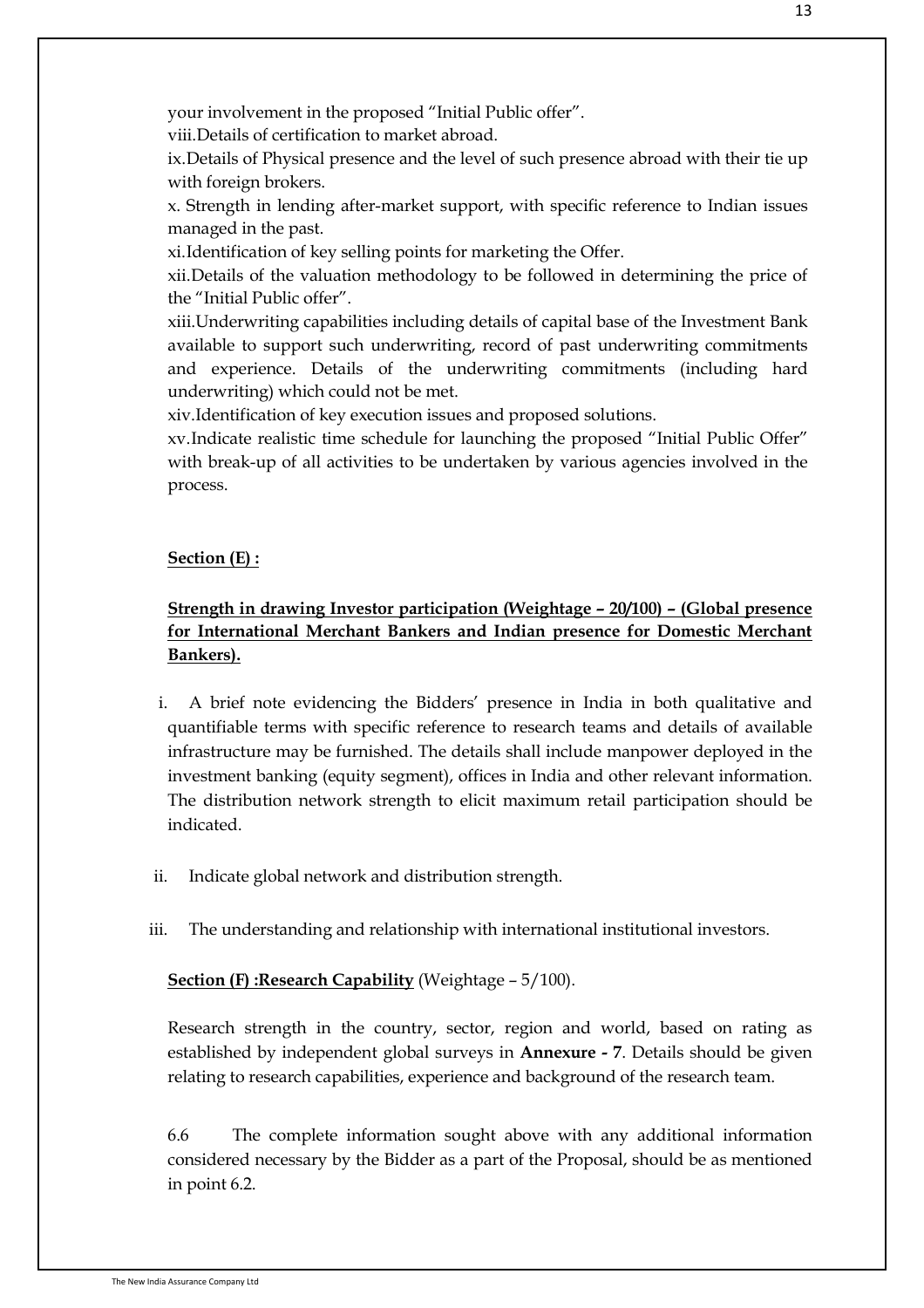### **7. Payment of Selling Commission:**

The NIA will bear the expenses relating to the payment of brokerage to the brokers/ SCSBs/ other eligible SEBI registered intermediaries etc. to elicit wider participation of retail investors. The brokerage will be 0.35% on allotment to Retail investors; 0.15% on allotment to non-institutional investors and 0.25% on allotment to eligible employees out of quota reserved for them. In the first instance, the brokerage will be paid by the appointed BRLMs and on successful completion of the transaction the brokerage would be reimbursed on production of documentary proof of actual disbursement within the stipulated period of one month from the date of finalization of the basis of allotment.

### **8. Procedure for Selection of the Book Running-Lead Managers ("BRLMs")**

- 8.1 Qualified interested Bidders would be required to make a presentation of their credentials (maximum 45 minutes), in the format prescribed in point 6.5 above, for the proposed transaction, before an IPO Committee of NIA on a date, time and place posted on the website of GOI / NIA "http://dipam.gov.in/ "www.newindia.co.in, in due course. Only the Team Leader of the Core Team shall make the presentation.
- 8.2 The IPO Committee would evaluate the Bidders on the criteria mentioned in point "proposal format" based on their presentation and Proposals received and shortlist them for the purpose of opening of their Financial Bids. Only the parties scoring predetermined marks/ score out of 100, which will be announced before the presentation, will be technically shortlisted.
- 8.3 After the short listing of Bidders based on their presentations, IPO Committee would open the Financial Bids of only short listed Bidders. The short listed bidders, if they so desire, may remain present at the time of opening of the financial bids. The marks scored by the shortlisted bidders will be announced before opening of the financial bids. The date and time of opening of the financial bids would be announced at the time of the presentations.
- 8.4 The marks scored by the short listed bidders in the technical evaluation will then be given a weightage of 70. Similarly, the financial bids of the short listed bidders will be given a weightage of 30. The combined score of technical and financial bids will determine the H1, H2, H3 and soon.
- 8.5 The party scoring the highest points/ marks (H1) based on the above principles would be appointed for the transaction. The other technically qualified BRLMs ranked as H2, H3 and so on in that order would be asked to accept the fees quoted by H1 and the parties who so accept the fees quoted by H1 will also be appointed till the required number of BRLMs are filled up. NIA may consider selecting lesser number of Bidders for appointment as BRLMs.
- 8.6 The fee quoted by H1 would be shared equally by all the appointed BRLMs. However, if any BRLM selected on this basis has quoted a lower fee than that quoted by H1 that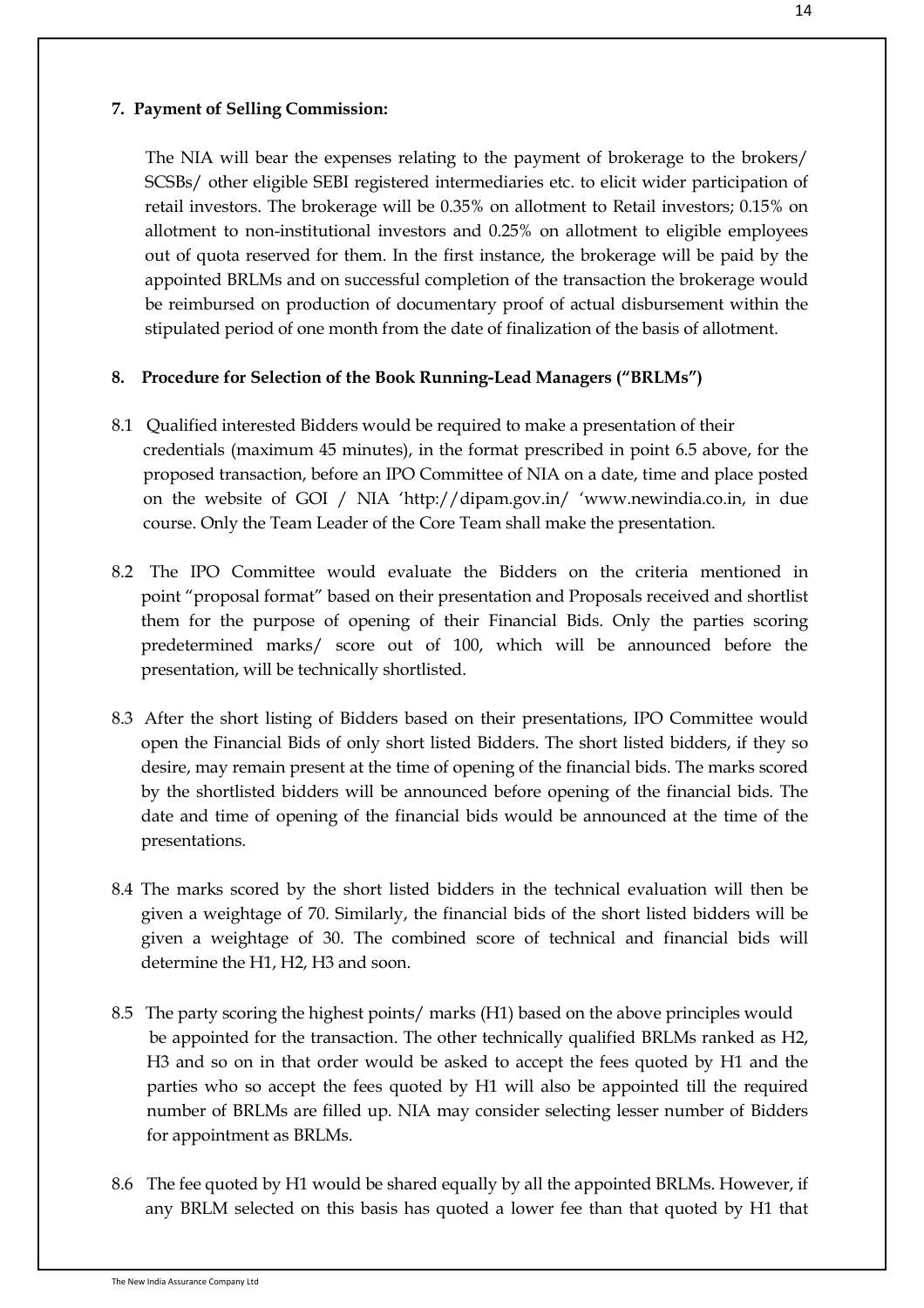BRLM will get a fee equal to the fee quoted by him divided by the number of BRLMs appointed for the transaction. However, the expenses to be incurred by the appointed BRLMs on items as mentioned at point 3.1 above would be shared equally by all the BRLMs.

- 8.7 The selected Bidders will work as a team and be called Book Running Lead Managers.
- 8.8 Principle to be adopted for ensuring balanced representation:

NIA prefers to have participation of a well rounded mix of qualifying merchant bankers and hence preference will be given for retaining at least one domestic and one international Merchant Banker, in the IPO. It is therefore intended that the process adopted for short listing of Bidders will strive for a balanced representation of merchant bankers in respect of IPO as elucidated below. While evaluating the bids received in respect of RFPs, these principles and the modality for achieving them mentioned below would be followed.

8.9 Modality for achieving qualitative balance

Subject to the quality of bids received against the RFP, preference will be given for retaining at least one domestic and one international Merchant Bankers. In case during the selection procedure it transpires that out of the two category of Merchant Bankers, either one category is unrepresented, then the bidder having lowest rank will be dropped. The dropped bidder will be replaced by the next highest ranked bidder after it, from amongst the missing category of Merchant Banker, provided that in case the bid of the bidder so identified to replace the dropped bidder is higher than that of the highest ranked bidder selected, the bidder so identified is willing to match the bid of the highest ranked selected bidder and is also willing to accept the standard terms and conditions offered to others, failing which, the next highest ranked bidder after him from amongst the missing category of Merchant Banker would be given similar opportunity on similar terms and conditions, and so on and so forth. In case, for any reason NIA is unable to get any merchant banker from the missing category of merchant banker to replace the dropped bidder, the Company may at its sole discretion either decide not to drop the lowest ranked bidder identified for being dropped as stated above and instead allow it to continue or alternatively, it may appoint from the other category of merchant banker or decide to call for fresh bids from the missing category of merchant banker to fill the place of the dropped bidder or else it may cancel that RFP and issue a fresh RFP instead.

Further, in case either category of merchant banker does not bid, then the Company at its sole discretion shall appoint upto Seven merchant bankers from the other category i.e. if international merchant banker do not bid then Company shall at its sole discretion appoint upto Seven merchant bankers from the domestic merchant bankers who have bid, or vice versa.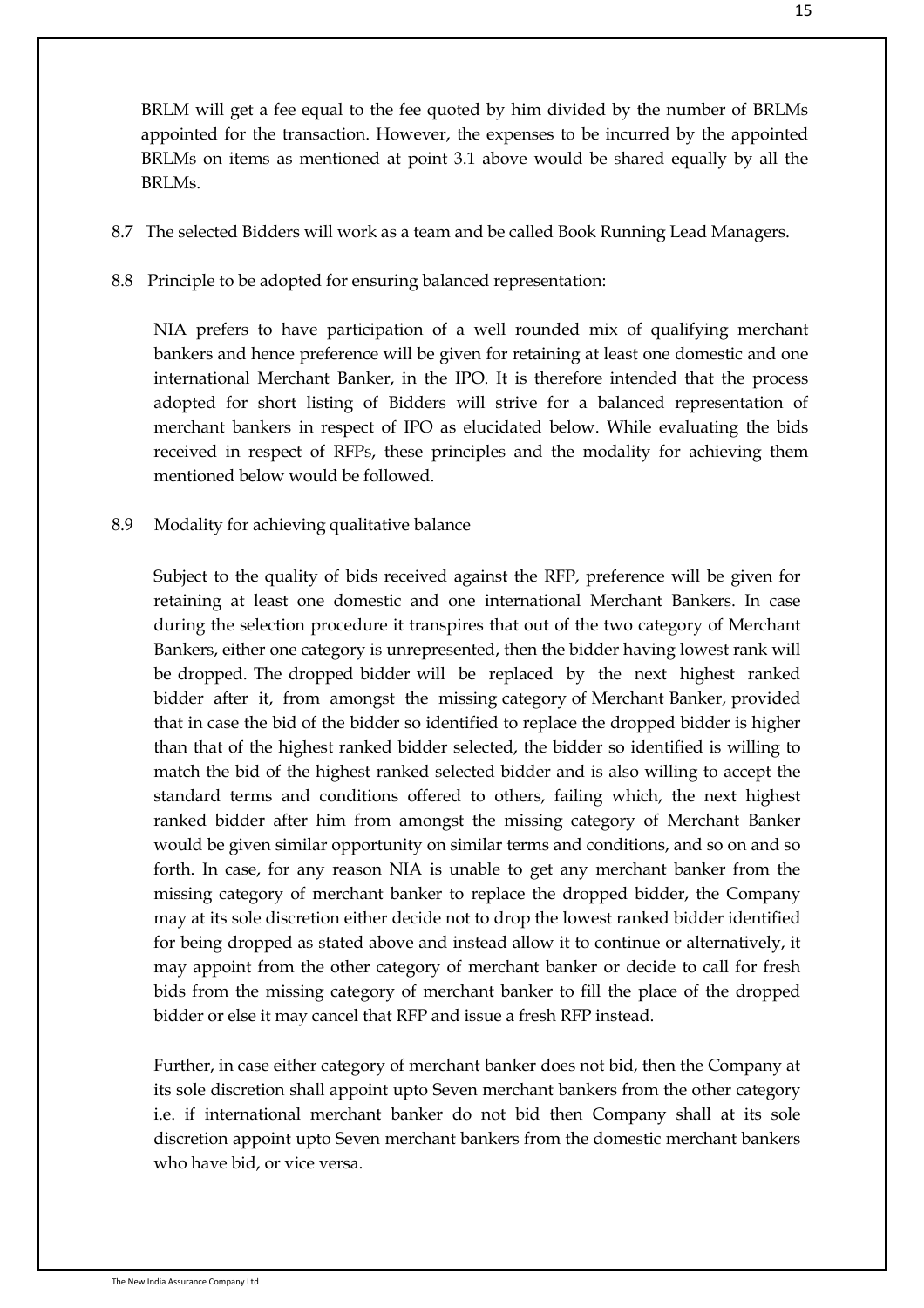- 8.10 For the purpose of above, a 'Domestic Merchant Banker' shall mean a Merchant Banker Registered as a category 1 Merchant Banker with the SEBI and having no holding parent group company headquartered outside India and/ or having registration as a Merchant Banker in a jurisdiction outside India and an "International Merchant Banker' shall mean a Merchant Banker registered as a category 1 Merchant Banker with the SEBI and getting its accounts consolidated with its holding/ parent group company headquartered outside India and/ or its holding/ parent group company having registration as a Merchant Banker in a jurisdiction recognized by the International Organization of Securities Commission outside India.
- 9 The Company may cancel the RFP and issue a fresh RFP, if deemed appropriate, in its sole discretion.

### **10 Requirements for Financial Bids**

10.1 The Bidder is required to quote a fee in INR for the transaction. The fee quoted by the Bidder should be inclusive of all the applicable taxes, cess, duties etc. The fee quoted should be minimum Re. 1.00 (Rupee one) or in multiples of Re. 1.00 (Rupee one), failing which the financial bid would be rejected. The different taxes should be indicated separately while raising the bills for payment of fee. All bills are to be raised in INR and will be payable in INR only after successful and satisfactory closure of the transaction.

Note : All merchant bankers are required to furnish a break-up of expenses on items like printing of stationery, advertisement agency/public relation agency for preparation of statutory advertisements and road shows; any additional selling commission/brokerage that the Merchant bankers may pay in addition to the commission / brokerage that NIA will pay. These details are to be provided with the financial bid on a separate sheet being the annexure to the financial bid.

- 10.2 The fee quoted should be unconditional and inclusive of the expenditure to be incurred on the intermediaries and the work mentioned in point 3.1 above.
- 10.3 The Bidders may quote a drop dead fee, if any, payable by NIA in case of calling off of the transaction by the NIA after initiation of the process by the Bidder. The drop dead fee applicable at various stages of the transaction should be indicated. The lowest drop dead fee quoted by any of the finally selected Bidders would be treated as drop dead fee payable by NIA and be shared equally by all the Bidders. Drop dead fee will not be a criterion in determining the H1 Bidder.
- 10.4 The Bidders will be liable to pay taxes applicable as per law.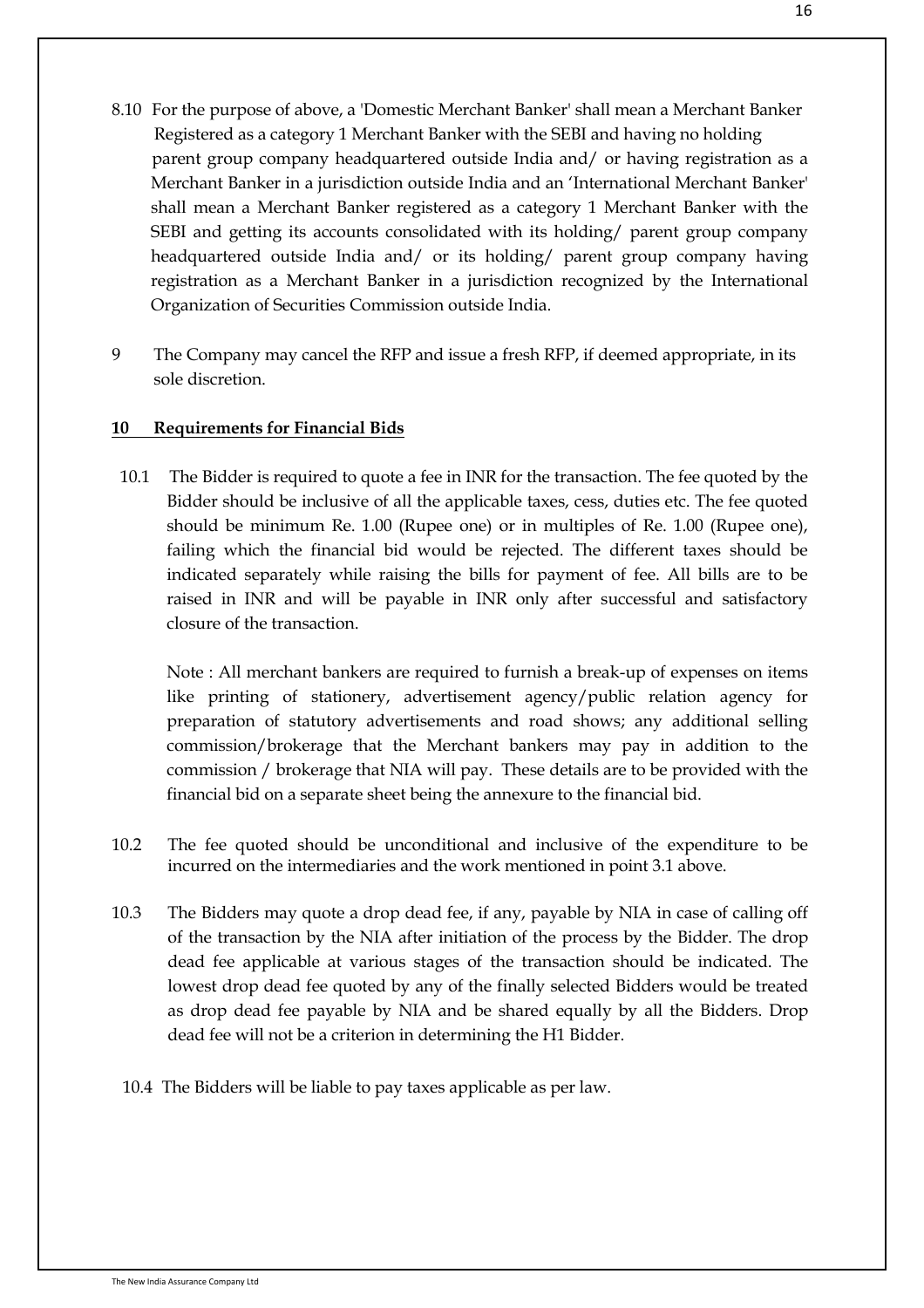#### 11 **Termination of the Assignment**

- 11.1 Any form of canvassing/lobbying/exercise of influence/cartelization etc. by the Bidder will result in disqualification of such Bidder. In case it is found during the course of the transaction or at any time before award of the assignment or after execution and during the period of subsistence or after the period thereof, that one or more of the terms and conditions laid down in this request for proposal has not been met by the bidder or the bidder has made material misrepresentation or has given any materially incorrect or false information, the bidder shall be disqualified forthwith if not yet appointed as the merchant banker/ selling broker. Also if the selected bidder has already been appointed as the merchant banker/ selling broker, as the case may be, the same shall not withstanding anything to the contrary contained in this RFP, be liable to be terminated by a communication in writing by the NIA to the selected bidder without NIA being liable in any manner whatsoever to the selected bidder. This action will be without prejudice to any other right or remedy that may be available to NIA under the bidding document or otherwise. However, before terminating the assignment, a show cause notice stating why its appointment should not be terminated would be issued giving it an opportunity to explain its position.
- 11.2 Further, during the tenure of appointment of the selected Merchant Banker(s) for the captioned IPO, in case NIA at anytime consider that the services of any of the selected Merchant Banker(s) are in any manner deficient and/ or are not being performed to the satisfaction of NIA in terms of scope of work as set out herein or in the engagement letter or in any agreement that may be executed with them in connection with the caption IPO, NIA shall have the right to terminate the appointment of such Merchant Banker(s) without assigning any reason for the same and consequently NIA may either reallocate the work allotted to such Merchant Banker(s) whose services are so terminated, to other selected Merchant Banker(s) appointed for this IPO or alternatively, appoint another merchant banker in his place after following the due process as may be decided and deemed fit by NIA.

#### 12**. Non disclosure Agreement**

The selected BRLMs would be required to sign a non-disclosure agreement with the Company, as per format in Annexure 8. Failure to sign the same would make their appointment null and void

For any further clarification, contact Ms. Jayashree Nair, Company Secretary, The New India Assurance Co Ltd , 1st Floor, 87, Mahatma Gandhi Road, Fort, Mumbai - 400001 Ph: +91 22 22708263/219/239; Email: cs.nia@newindia.co.in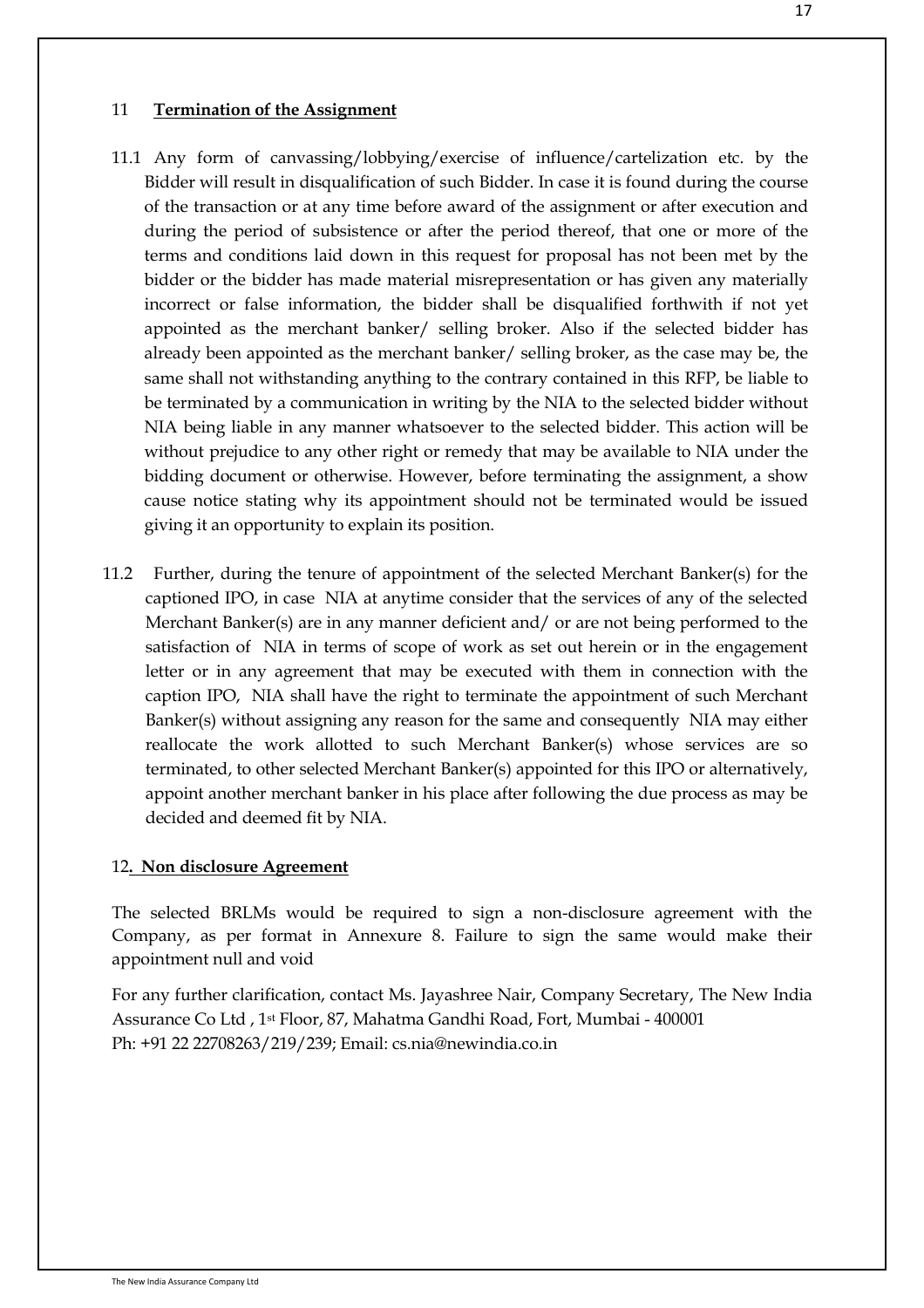### **ANNEXURE – 1**

18

## **INDICATIVE LIST OF STATIONERY FOR THE "INITIAL PUBLIC OFFER" IN RESPECT OF THE NEW INDIA ASSURANCE COMPANY LIMITED.**

**\_\_\_\_\_\_\_\_\_\_\_\_\_\_\_\_\_\_\_\_\_\_\_\_\_\_\_\_\_\_\_\_\_\_\_\_\_\_\_\_\_\_\_\_\_\_\_\_\_\_\_\_\_\_\_\_\_\_\_\_\_\_\_\_\_\_\_\_\_\_\_\_\_\_\_\_\_\_\_\_\_\_**

| Sr. No.        | Description                                 |
|----------------|---------------------------------------------|
| 1              | <b>DRAFT RED HERRING PROSPECTUS</b>         |
|                |                                             |
| $\overline{2}$ | RED HERRING PROSPECTUS (ORDINARY            |
|                | & SPECIAL)                                  |
|                |                                             |
| 3              | <b>PROSPECTUS</b>                           |
|                |                                             |
| 4              | BID CUM APPLICATION FORM WITH               |
|                | MEMORANDUM IN<br><b>FORM</b><br><b>BOOK</b> |
|                | (RESIDENT/NRI/EMPLOYEES)                    |
| 5              | POSTERS/BANNERS                             |
|                |                                             |
| 6              | CAN, REFUND STATIONERY ETC.                 |
|                |                                             |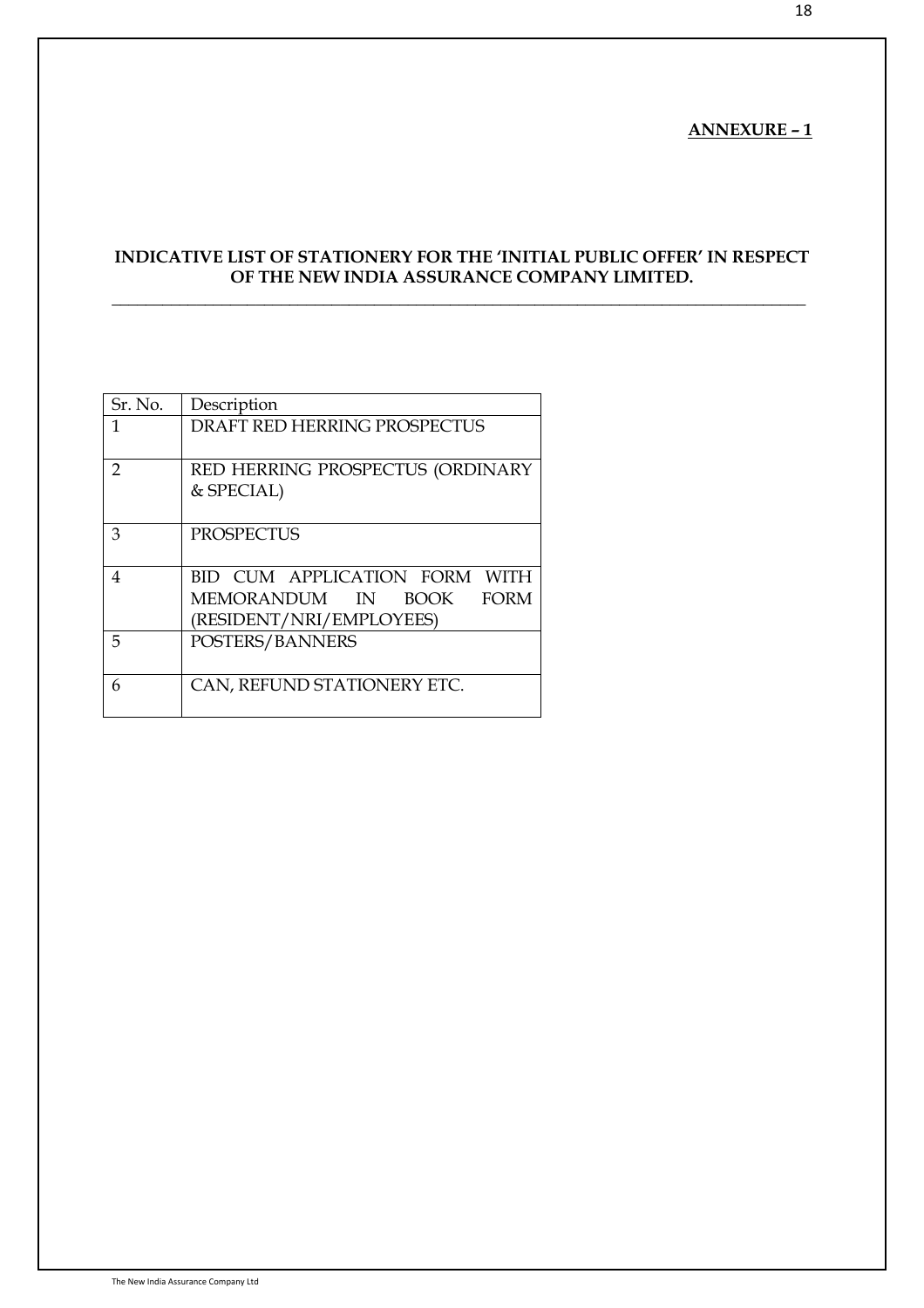### **ANNEXURE - 2**

### **FORMAT OF UNCONDITIONAL BID ON THE LETTERHEAD OF THE BIDDER**

This is to certify that the fee quoted by us for engagement as Book Running Lead Managers for "Initial Public Offering" of The New India Assurance Company Limited is in accordance with the terms and conditions laid down in the Request for Proposals No. [ $\bullet$ ] dated [ $\bullet$ ] displayed on the website of the Company/ Department of Investment and Public Asset Management and is unconditional.

Seal with signature of authorized signatory of the Merchant Banker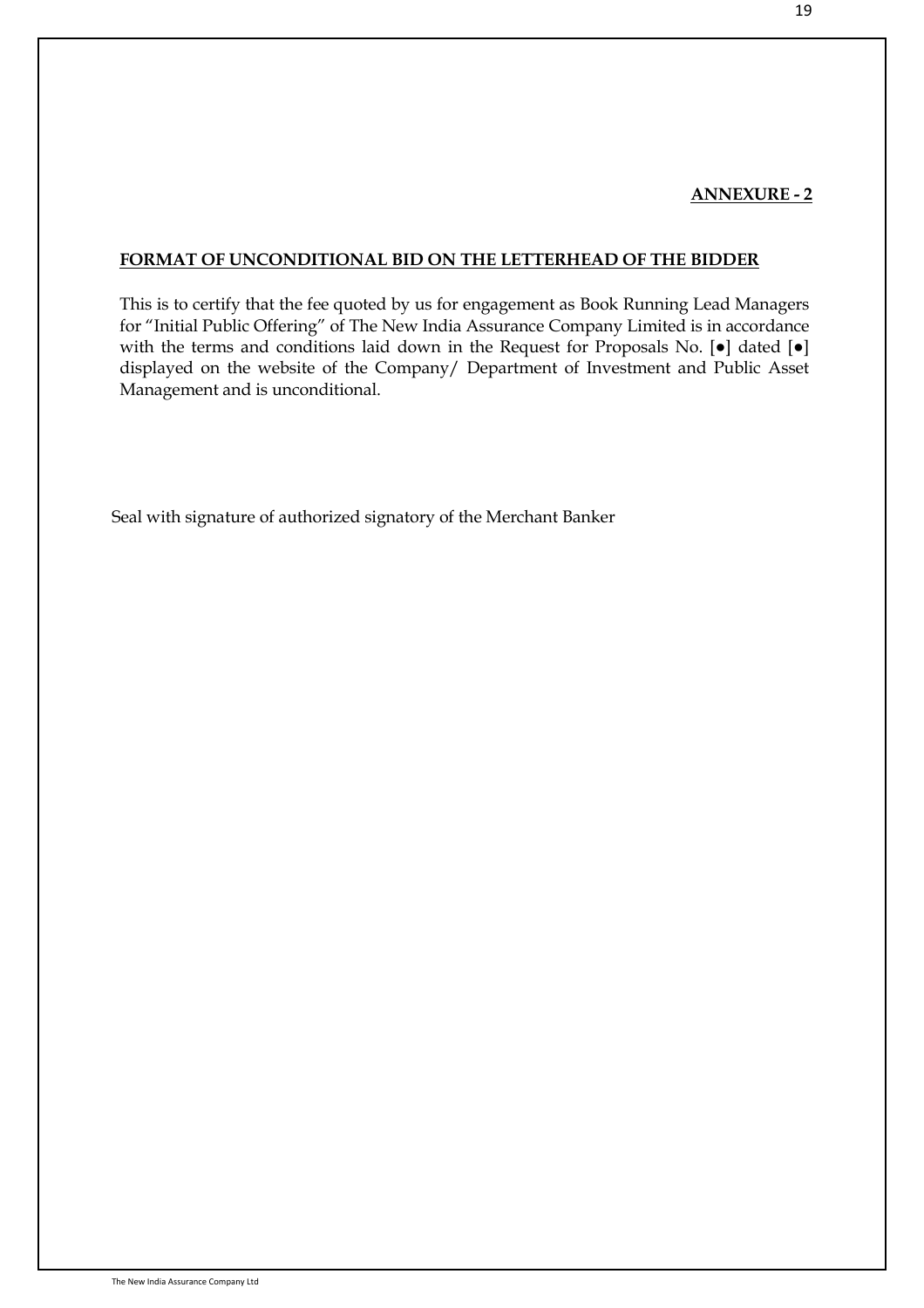#### **ANNEXURE - 3**

No. 5/3/2011-Policy Government of India Ministry of Finance Department of Disinvestment

Block 14, CGO Complex, Lodhi Road, New Delhi- 110003

Dated the 8th June, 2011

#### OFFICE MEMORANDUM

Subject: Guidelines for qualification of Advisers for disinvestment process.

In order to inspire public confidence in the selection of Advisers through competitive bidding, the Government had framed comprehensive and transparent guidelines defining the criteria for their selection. In addition to using a set of criteria like sector experience, knowledge, commitment etc., additional criteria for qualification/disqualification of the parties to act as Advisers to the Government for disinvestment transactions were prescribed by the Department of Disinvestment vide its O.M. No. 5/3/2011 – Policy dated 2.5.2011.

2. In supersession of the above-mentioned O.M. of this Department, the revised criteria for qualification/disqualification of the parties to act as Advisers for disinvestment transactions would be as under:

- (a) Any conviction by a Court of Law or indictment/adverse order by a regulatory authority for a grave offence against the Advising concern or its sister concern would constitute a disqualification. Grave offence would be defined to be of such a nature that it outrages the moral sense of the community. The decision in regard to the nature of offence would be taken on a case-to-case basis after considering the facts of the case and relevant legal principles by the Government. Similarly, the decision in regard to the relationship between the sister concerns would be taken based on relevant facts and after examining whether the two concerns are substantially controlled by the same person/persons.
- (b) In case such a disqualification takes place, after the entity has already been appointed as Adviser, the party would be under an obligation to withdraw voluntarily from the disinvestment process, failing which the Government would have the liberty to terminate the appointment/contract.
- (c) Disqualification shall continue for a period that Government deems appropriate.
- (d) Any entity, which is disqualified from participating in the disinvestment process, would not be allowed to remain associated with it or get associated merely because it has preferred an appeal against the order based on which it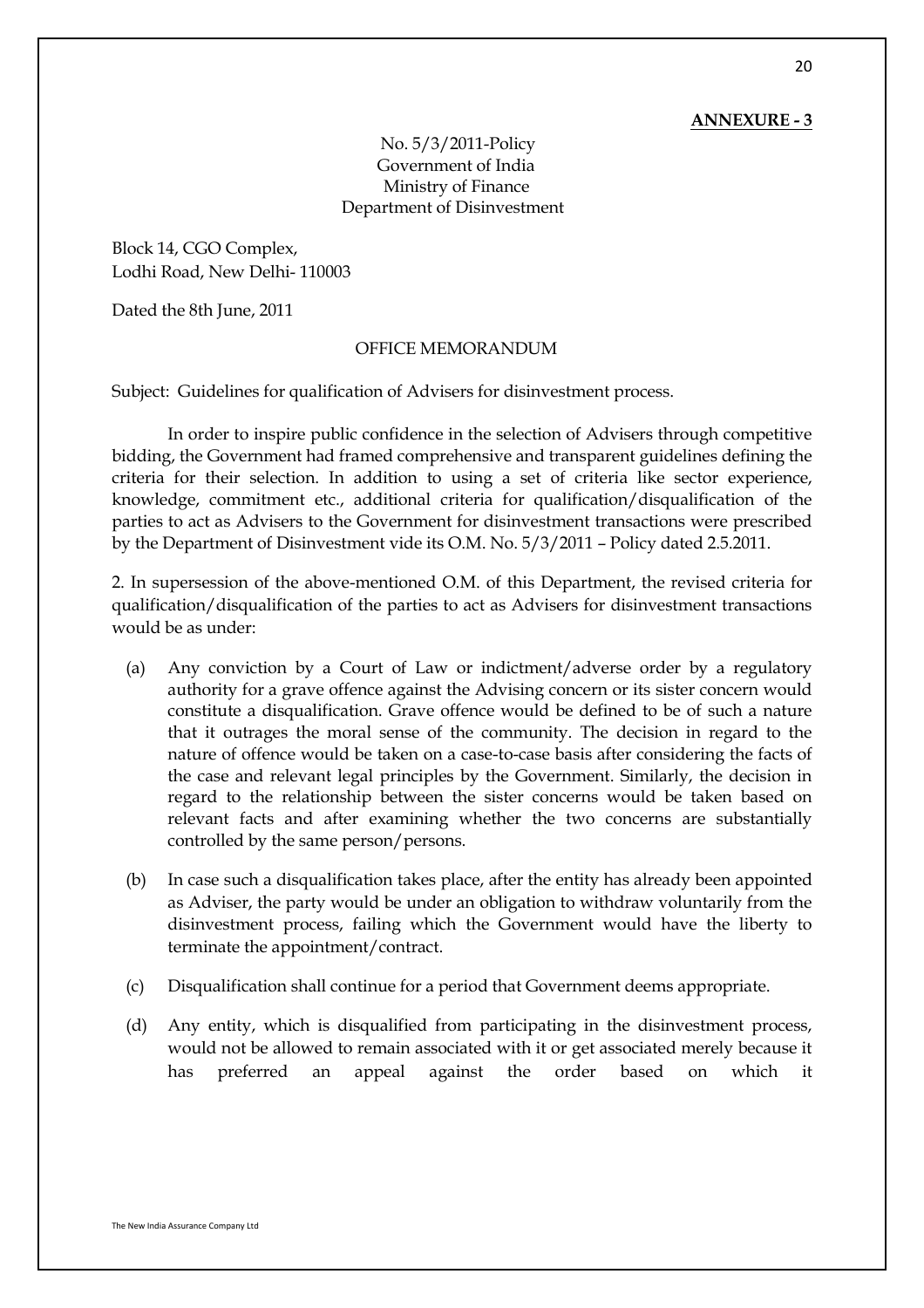has been disqualified. The mere pendency of appeal will have no effect on the disqualification.

- (e) The disqualification criteria would come into effect immediately and would apply to all the Advisers already appointed by the Government for various disinvestment transactions, which have not yet been completed.
- (f) Before disqualifying a concern, a Show Cause Notice why it should not be disqualified would be issued to it and it would be given an opportunity to explain its position.
- (g) Henceforth, these criteria will be prescribed in the advertisements seeking Expressions of Interest (EOI) from the interested parties to act as Adviser. Further, the interested parties shall be required to provide with their EOI an undertaking to the effect that no investigation by a regulatory authority is pending against them. In case any investigation is pending against the concern or its sister concern or against the CEO or any of its Directors/Managers/Employees, full details of such investigation including the name of the investigating agency, the charge/offence for which the investigation has been launched, name and designation of persons against whom the investigation has been launched and other relevant information should be disclosed, to the satisfaction of the Government. For other criteria also, similar undertaking will be obtained along with EOI. They would also have to give an undertaking that if they are disqualified as per the prescribed criteria, at any time before the transaction is completed, they would be required to inform the Government of the same and voluntarily withdraw from the assignment.
- (h) The interested parties would also be required to submit a list of or disclose any mandated transactions which are in the same line of business as that of the company (being disinvested) in respect of any transaction of same nature as the transaction for which the Government and/or the Company (being disinvested) is proposing to select or have appointed the Adviser and confirm in writing that there exists no conflict of interest as on the date of submitting their proposal for appointment/ their appointment as Advisers in handling of the transaction and that, in future, if such a conflict of interest arises, the Adviser would immediately intimate the Government/Company (being disinvested) of the same.

The Government/Company (being disinvested) shall at its sole discretion after providing due and reasonable opportunity decide whether such future conflict of interest shall materially adversely affect the interest of the Government and the Company (being disinvested) in relation to the transaction and shall be entitled to grant the consent to the Adviser to continue as Adviser or terminate the appointment of the Adviser. For disinvestment purposes, conflict of interest is defined to include engaging in any activity or business by the Adviser in association with any third Party, during the engagement, which would or may be reasonably expected to, directly or indirectly, materially adversely affect the interest of Government of India and/ or the Company (being disinvested) in relation to the transaction, and in respect of which the Adviser has or may obtain any proprietary or confidential information during the engagement, that, if known to any other client of the Adviser, could be used in any manner by such client to the material disadvantage of Government of India and/ or the Company (being disinvested) in the transaction.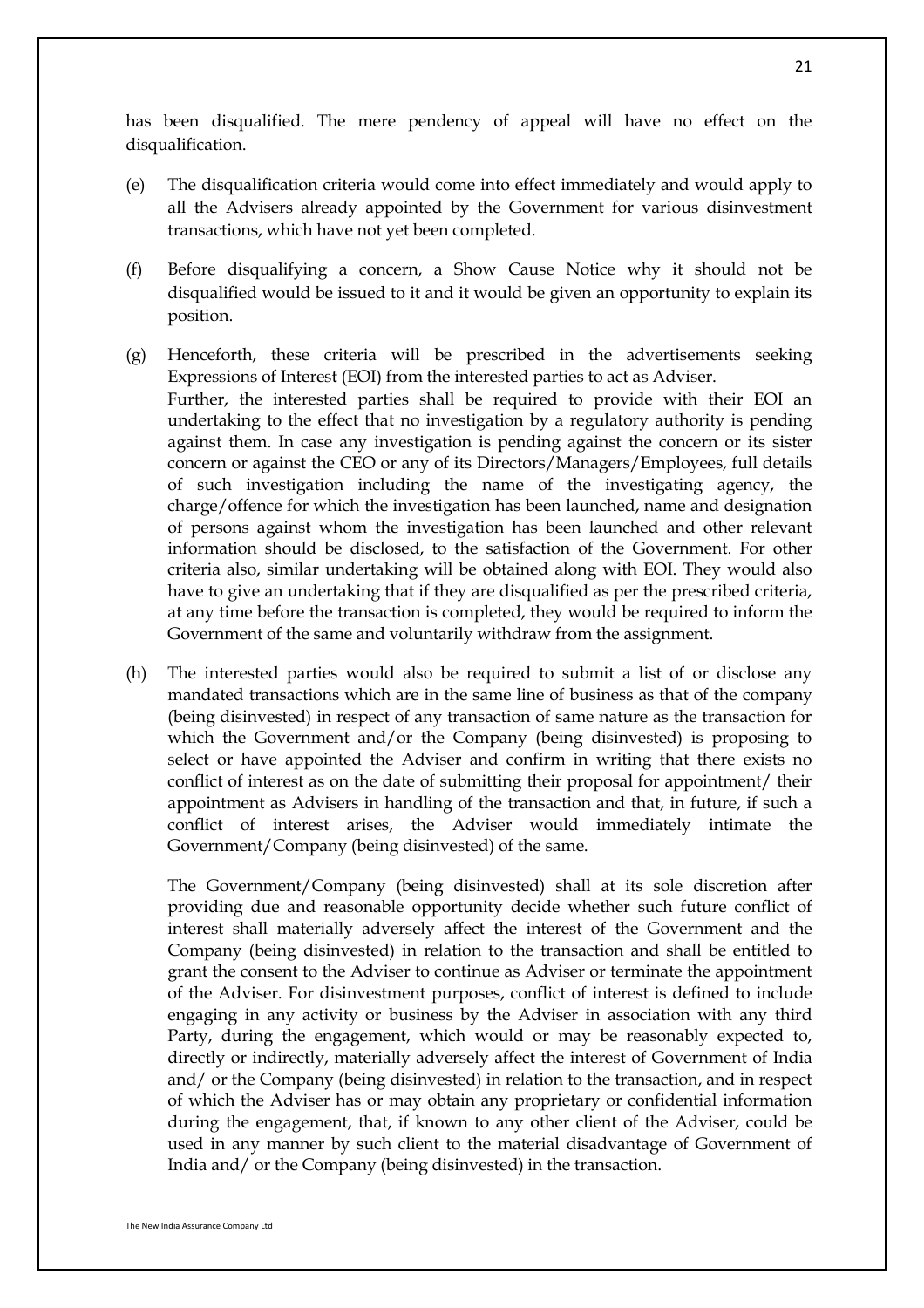- (i) The conflict of interest would be deemed to have arisen if any Adviser in respect of the transaction is appointed by a third party for advising or acting on behalf of or associated with any other person or entity (including any company, partnership, proprietary concern or individual or an HUF or association of persons or body of individuals) which is engaged in the same line of business as that of the Company (being disinvested), in respect of any transaction of same nature as the transaction for which the Government and/or the Company (being disinvested) is proposing to select or have appointed the Adviser. Further, the decision of the Government/Company (being divested) as to whether such other person or entity is engaged in the same line of business as that of the Company being disinvested, shall be final and binding on the Adviser.
- (j) The conflict of interest would also be deemed to have arisen if any Adviser firm/ concern has any professional or commercial relationship with any bidding firm/ concern for the same disinvestment transaction during the pendency of such transaction. In this context, both Adviser firm and bidding firm would mean the distinct and separate legal entities and would not include their sister concern, group concern or affiliates etc. The professional or commercial relationship is defined to include acting on behalf of the bidder or undertaking any assignment for the bidder of any nature, whether or not directly related to disinvestment transaction. (This clause is applicable in strategic sale only).
- (k) The interested parties would also be required to give information and disclose that as on the date of submitting their proposal for appointment/ their appointment as Advisers in respect of the transaction, they are advising or acting on behalf of or associated with any other person or entity (including any company, partnership, proprietary concern or individual or an HUF or association of persons or body of individuals) which is engaged in the same line of business as that of the Company (being disinvested), in respect of any transaction of same nature as the transaction for which the Government and/or the Company (being disinvested) is proposing to select or have appointed the Adviser.

- In the event the Adviser fails to disclose that it is advising or acting on behalf of or associated with any other person or entity which is engaged in the same line of business as that of the Company (being disinvested), in respect of any transaction of same nature as the transaction for which the Government and/ or the Company (being disinvested) is proposing to select or have appointed the Adviser, at the time of giving the afore-mentioned undertaking, the Government/Company (being disinvested) shall be entitled to terminate their appointment. Before terminating the appointment, a show cause notice stating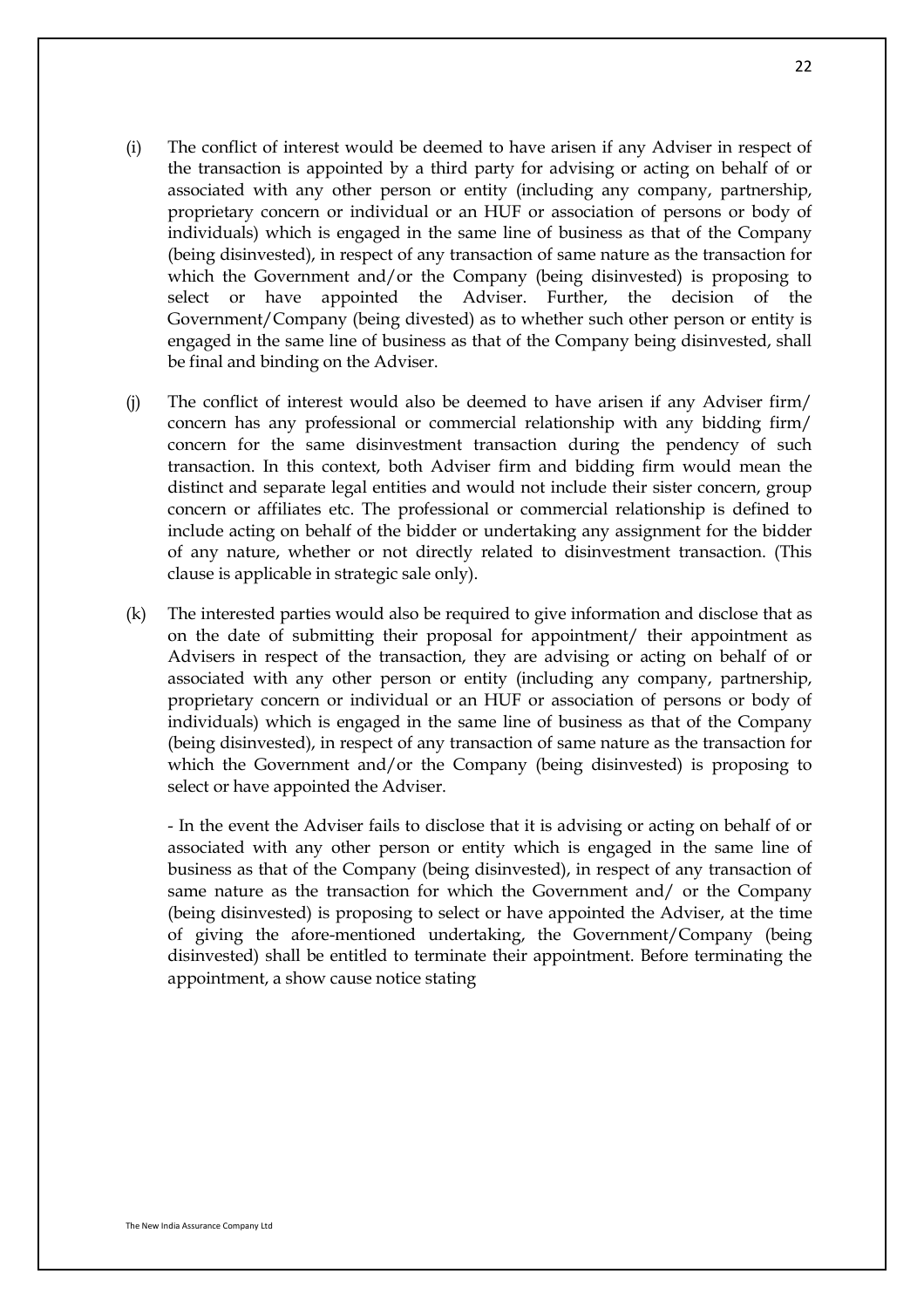why its appointment should not be terminated would be issued giving it an opportunity to explain its position.

- (l) For a period commencing from the date of appointment of the Adviser till the completion of the transaction, the Adviser shall keep the Company/ Government informed of any mandate/contract entered into to advise or act on behalf of or associate itself with, any other person or entity (including any company, partnership, proprietary concern or individual or an HUF or association of persons or body of individuals) which is engaged in the same line of business as that of the Company being disinvested, in respect of any transaction of same nature as the transaction in respect of which the Adviser has been appointed as the Adviser. Provided that, if six months or more have elapsed from the date of appointment as Adviser to the government disinvestment transaction, the Adviser would normally be permitted by the Government/Company (being disinvested), save for exigent circumstances. The decision of the Government/Company (being disinvested) in this regard shall be final and binding on the Adviser. Further, the decision of the Government/Company (being divested) as to whether such other person or entity is engaged in the same line of business as that of the Company being disinvested, shall be final and binding on the Adviser.
- (m) For the purpose of clauses (k) and (l) above, the "nature" of transaction may include, but not be limited to, a capital market transaction which in turn could include, but not be limited to, a domestic offering of shares or any other security, whether by way of Further Public Offer or further public offer or qualified institutions placement or issue of IDRs or by any other manner, as well as the international offering of securities, whether by way of issue of ADRs, GDRs or FCCBs or by any other manner.
- (n) In the event the Adviser fails to obtain the prior written consent of the Government/Company (being disinvested) as aforesaid, the Government/ Company (being disinvested) shall be entitled to terminate the appointment of the Adviser. Before terminating the appointment, a show cause notice stating why its appointment should not be terminated would be issued to the Adviser giving it an opportunity to explain its position.

(V.P. Gupta) Deputy Secretary to the Government of India Tel: 2436 8036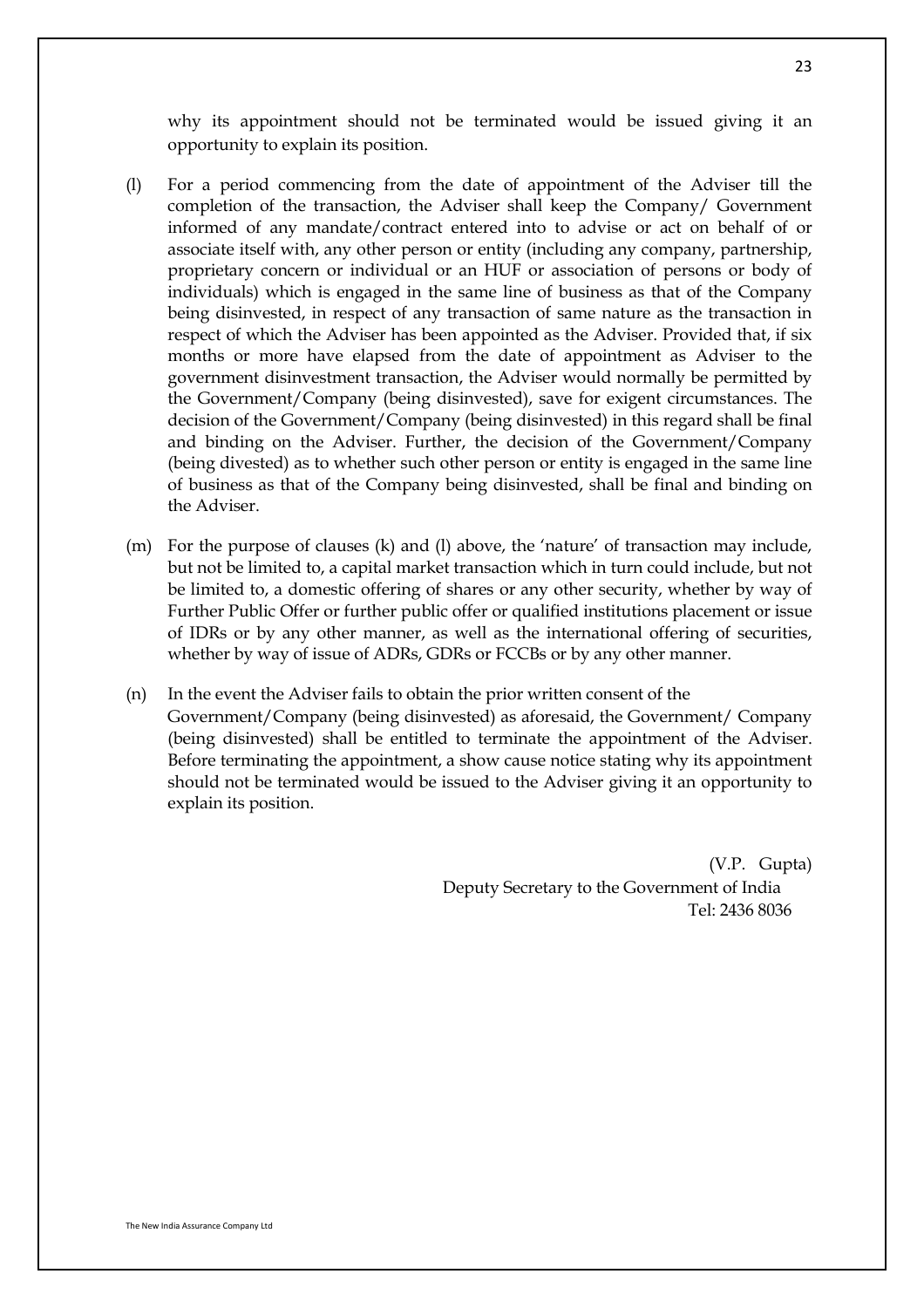#### **ANNEXURE - 4**

### **DETAILS OF DOMESTIC/ INTERNATIONAL EQUITY OFFERINGS**

|                                   | 01.04.2014-31.03.2015 |              | 01.04.2015-31.03.2016 |               |                | 01.04.2016-31.03.2017 |                         |              |            |              |        |                |
|-----------------------------------|-----------------------|--------------|-----------------------|---------------|----------------|-----------------------|-------------------------|--------------|------------|--------------|--------|----------------|
| Parameters                        |                       |              |                       |               |                |                       |                         |              |            |              |        |                |
|                                   | IPO/                  | Value        | Others                | Value         | IPO/           | Value                 | Others                  | Value        | IPO/       | Value        | Others | Value          |
|                                   | <b>FPO</b>            | $\hat{C}$ Cr |                       | $\hat{C}$ Cr) | <b>FPO</b>     | $\hat{C}$ Cr          |                         | $\hat{C}$ Cr | <b>FPO</b> | $\hat{C}$ Cr |        | $\binom{C}{r}$ |
|                                   | Only                  |              |                       |               | Only           |                       |                         |              | Only       |              |        |                |
|                                   |                       |              |                       |               |                |                       |                         |              |            |              |        |                |
|                                   |                       |              |                       |               |                |                       |                         |              |            |              |        |                |
| DOMESTIC EQUITY                   | $\mathbf{1}$          |              | $\mathbf 1$           |               | -1             |                       | $\mathbf{\overline{1}}$ |              |            |              |        |                |
| <b>OFFERINGS</b>                  | $\overline{2}$        |              | $\overline{2}$        |               | $\overline{2}$ |                       | $\overline{2}$          |              |            |              |        |                |
|                                   | 3                     |              | $\mathfrak{B}$        |               | 3              |                       | 3                       |              |            |              |        |                |
| <b>TOTAL</b>                      |                       |              |                       |               |                |                       |                         |              |            |              |        |                |
| <b>INTERNATIONAL</b>              | $\mathbf{1}$          |              | $\mathbf{1}$          |               |                |                       | $\mathbf{1}$            |              |            |              |        |                |
| <b>EQUITY OFFERINGS   2</b>       |                       |              | $\overline{2}$        |               | $\overline{2}$ |                       | $\overline{2}$          |              |            |              |        |                |
|                                   | 3                     |              | $\mathfrak{B}$        |               | 3              |                       | 3                       |              |            |              |        |                |
| <b>TOTAL</b>                      |                       |              |                       |               |                |                       |                         |              |            |              |        |                |
| <b>EQUITY</b><br><b>OFFERINGS</b> | $\mathbf{1}$          |              | $\mathbf{1}$          |               | $\mathbf{1}$   |                       | $\mathbf{1}$            |              |            |              |        |                |
| <b>PULLED</b><br>OUT/             | $\overline{2}$        |              | $\overline{2}$        |               | $\overline{2}$ |                       | $\overline{2}$          |              |            |              |        |                |
| <b>WITHDRAWN</b>                  | 3                     |              | 3                     |               | 3              |                       | 3                       |              |            |              |        |                |
| <b>TOTAL</b>                      |                       |              |                       |               |                |                       |                         |              |            |              |        |                |

Note: 1. Please indicate whether you were engaged by Government of India for any Equity Public Offering, other than those mentioned above and if so, furnish details.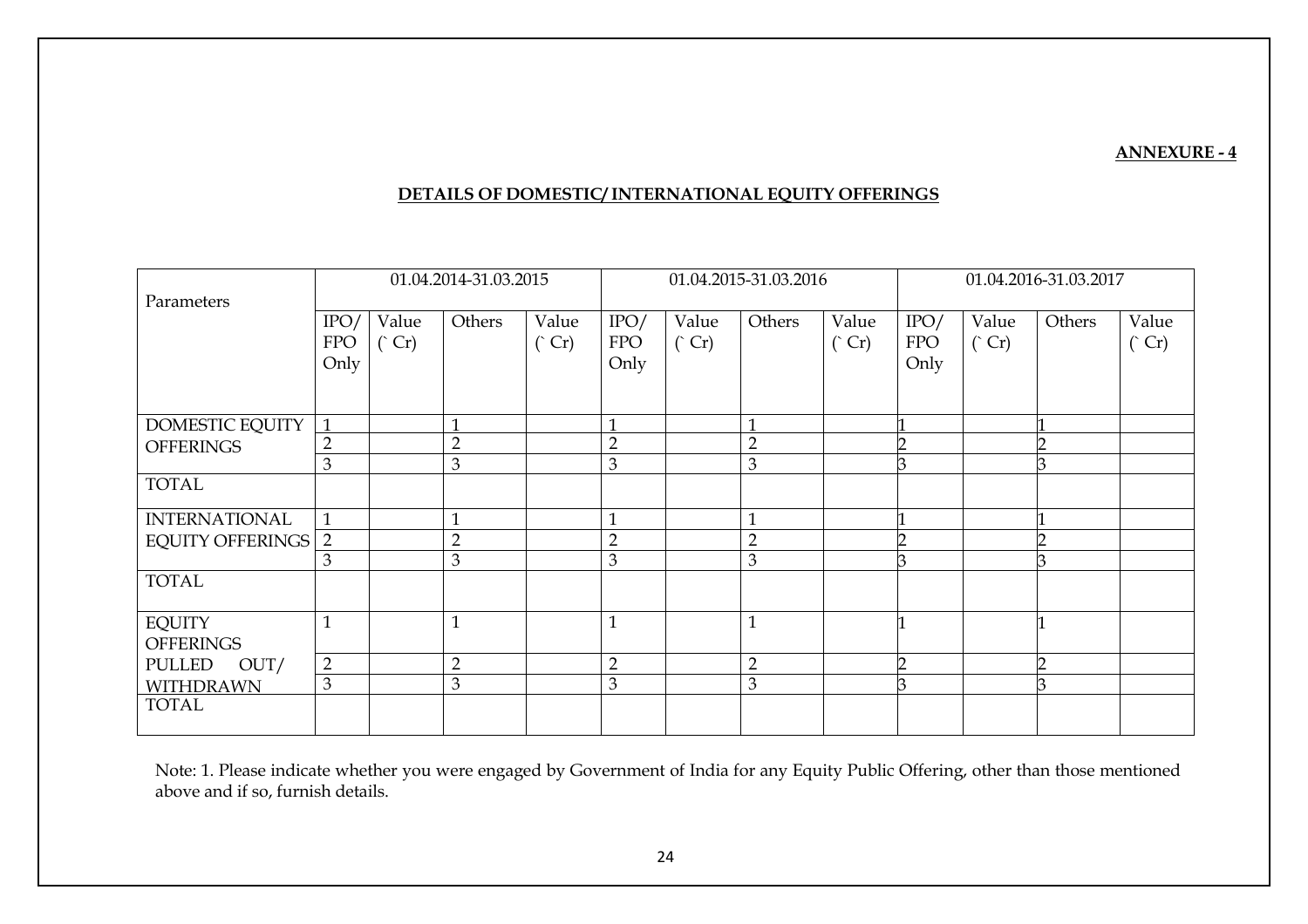## **ANNEXURE 5**

# **A. PENDING LITIGATIONS AND CONTINGENT LIABILITIES**

| SN | Statute | Financial<br>Year | Amount<br>(Rs<br>in<br>Crore | Forum Where dispute is<br>pending | Description |
|----|---------|-------------------|------------------------------|-----------------------------------|-------------|
|    |         |                   |                              |                                   |             |
|    |         |                   |                              |                                   |             |
|    |         |                   |                              |                                   |             |
|    |         |                   |                              |                                   |             |

# **B. CONFLICT OF INTEREST**

| SN | Company | of<br>Type<br>Issue | Amount<br>(Rs)<br>Crore) | in   Expected Issue Date | Description |
|----|---------|---------------------|--------------------------|--------------------------|-------------|
|    |         |                     |                          |                          |             |
|    |         |                     |                          |                          |             |
|    |         |                     |                          |                          |             |
|    |         |                     |                          |                          |             |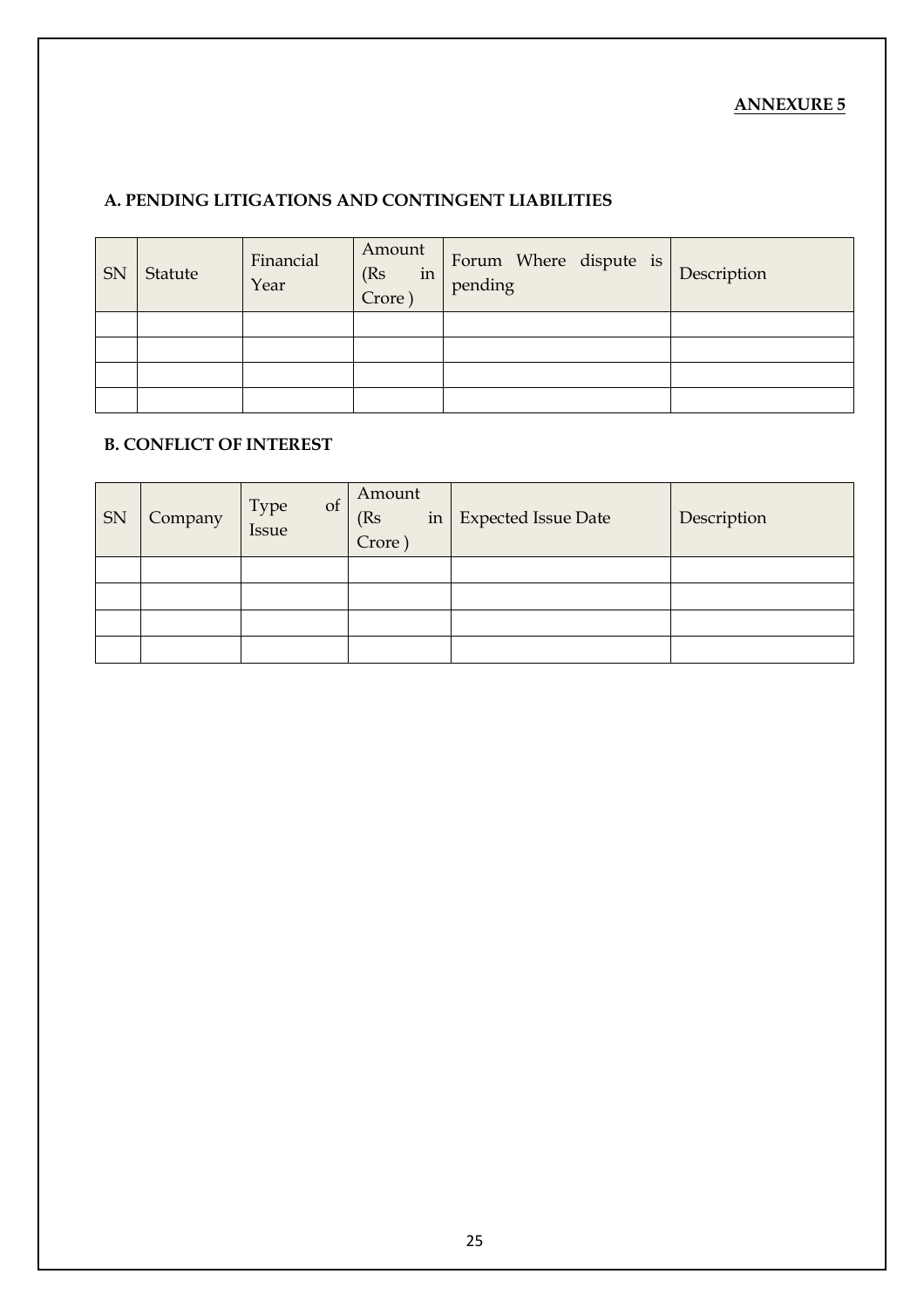## **ANNEXURE - 6**

## **STATEMENT SHOWING INFORMATION ABOUT THE TEAM**

# A. Please submit Organizational Chart

## B. Details of Team

| Particulars           | of<br>Total<br>Years<br>Experience | Years of Experience<br>Present<br>with<br>Organization | Location |
|-----------------------|------------------------------------|--------------------------------------------------------|----------|
| <b>IBD</b> (Members)  |                                    |                                                        |          |
| ECM (Members)         |                                    |                                                        |          |
| Sales (Members)       |                                    |                                                        |          |
| Research<br>(Members) |                                    |                                                        |          |

|  |  |  |  |  |  |  |  |  | C. Details of Proposed Team to handle New India Assurance Issue |  |
|--|--|--|--|--|--|--|--|--|-----------------------------------------------------------------|--|
|--|--|--|--|--|--|--|--|--|-----------------------------------------------------------------|--|

| Particulars               | <b>Total Years of Experience</b> | Years of Experience<br>with<br>Present<br>Organization | Location |
|---------------------------|----------------------------------|--------------------------------------------------------|----------|
| <b>IBD</b><br>(Members)   |                                  |                                                        |          |
| <b>ECM</b><br>(Members)   |                                  |                                                        |          |
| <b>Sales</b><br>(Members) |                                  |                                                        |          |
| Research<br>(Members)     |                                  |                                                        |          |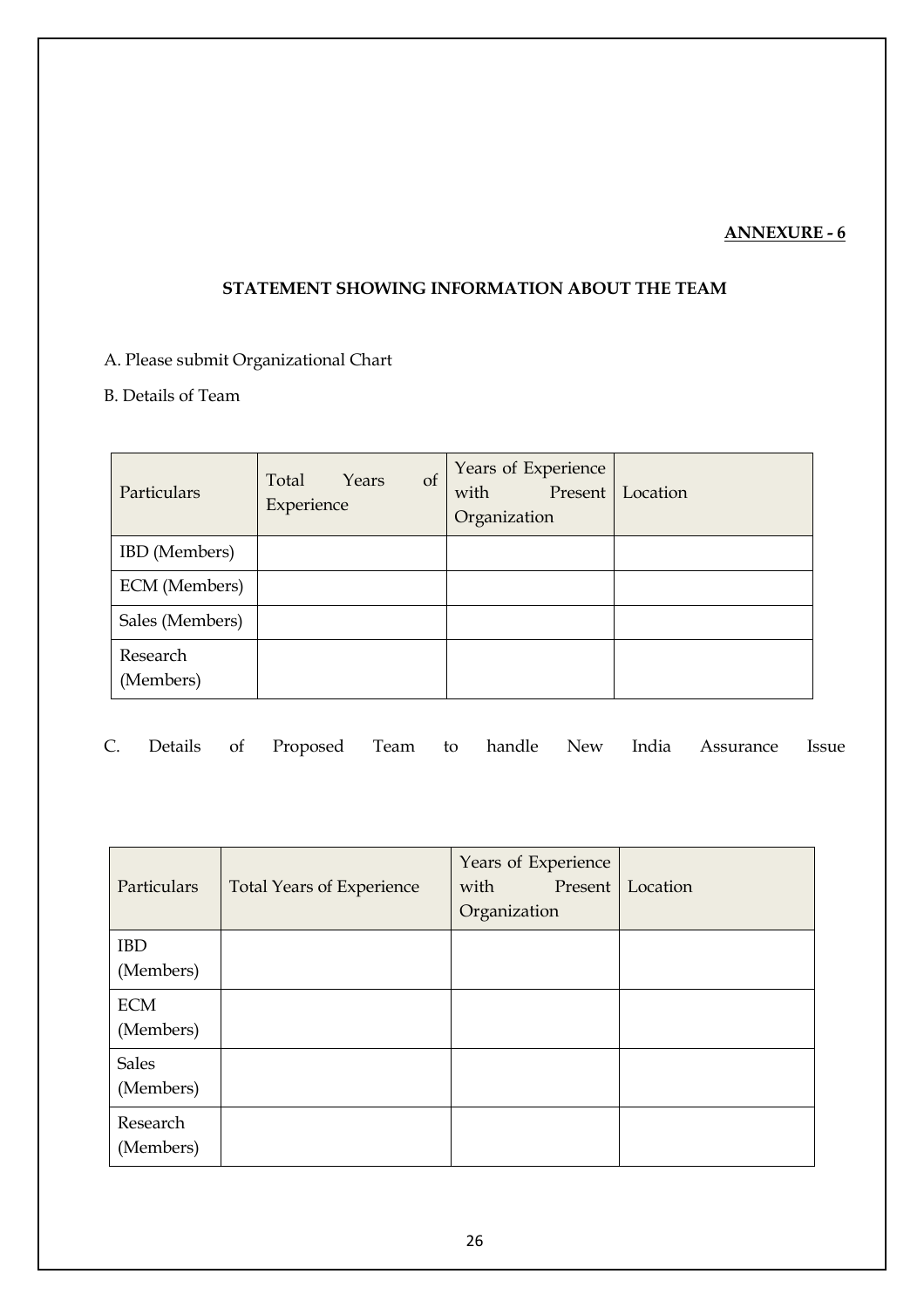## **ANNEXURE - 7**

| Research                   | Domestic<br>Staff<br>Strength(in<br>Number) | Global Staff<br>Strength(in<br>Number) | No.<br>of<br>Research<br>Publication | Date of Publication<br>of Last Report |
|----------------------------|---------------------------------------------|----------------------------------------|--------------------------------------|---------------------------------------|
| A. Sectors                 |                                             |                                        |                                      |                                       |
| 1.                         |                                             |                                        |                                      |                                       |
| 2.                         |                                             |                                        |                                      |                                       |
| 3.                         |                                             |                                        |                                      |                                       |
| 4.                         |                                             |                                        |                                      |                                       |
| 5.                         |                                             |                                        |                                      |                                       |
| <b>B.BFSI</b><br>Companies |                                             |                                        |                                      |                                       |
| 1.                         |                                             |                                        |                                      |                                       |
| 2.                         |                                             |                                        |                                      |                                       |
| 3.                         |                                             |                                        |                                      |                                       |
| 4.                         |                                             |                                        |                                      |                                       |
| 5.                         |                                             |                                        |                                      |                                       |

## **STATEMENT SHOWING RESEARCH REPORTS DETAIL**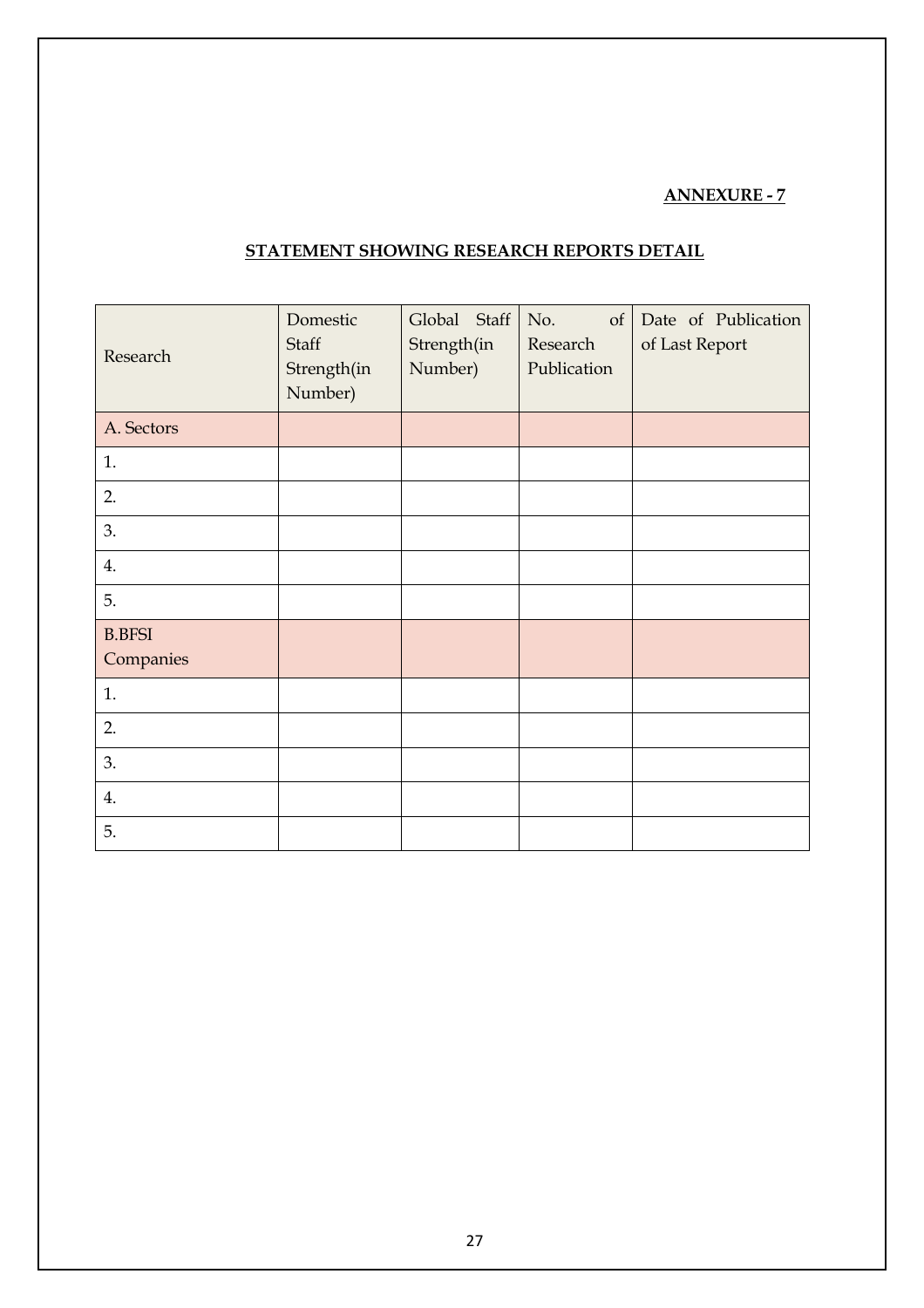### **ANNEXURE – 8**

## CONFIDENTIALITY AGREEMENT

## AMONGST

## THE NEW INDIA ASSURANCE COMPANY LIMITED

- AND [●] AND [●] AND
- [●]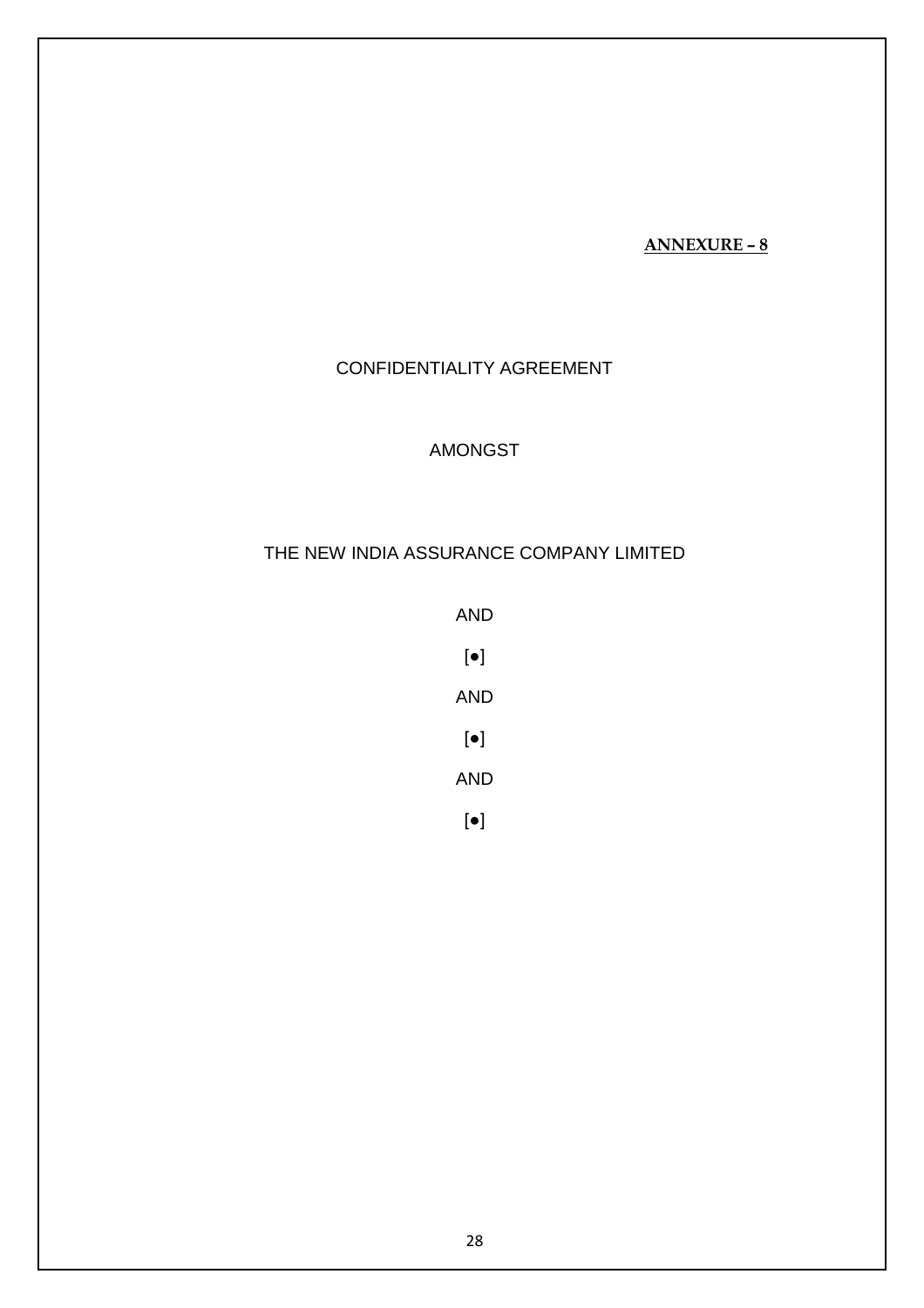### **Confidentiality Agreement**

This Confidentiality Agreement ("Agreement") is made effective from (#) 2017 by and amongst :

THE NEW INDIA ASSURANCE CO. LTD, a company registered under the Companies Act 1956 (the "Companies Act") and having its registered office at "New India Assurance Building",87 M.G. Road, Fort, Mumbai 400 001, India (the "Company" or NIA), which expression shall, unless it be repugnant to the context or meaning thereof, be deemed to mean and include its successors and permitted assigns, of the FIRST PART;

AND

, a company incorporated under the Companies Act and having its registered office at ( $\bullet$ ) (hereinafter referred to as  $(\bullet)$ "), which expression shall, unless it be repugnant to the context or meaning thereof, be deemed to mean and include its successors and permitted assigns of the SECOND PART;

AND

(#) (#) and (#) are hereinafter collectively referred to as the "Book Running Lead Managers' or 'BRLMs' and individually as the 'Book Running Lead Manager' or "BRLM".

(#) is hereinafter referred to as the "BRLMs Legal Counsel".

The Company, the BRLMs and the BRLMs Legal Counsel are collectively referred to as the 'Parties' and individually as a 'Party'.

WHEREAS, NIA is proposing an initial public offer ("IPO") of (●) equity shares of Rs. (#) each consisting of fresh issue of (#) equity shares and sale of (●) equity shares held by the President of India, acting through the Ministry of Finance, Government of India ("Transaction") and therefore the Book Running Lead Managers have been engaged vide appointment letter dated (●) issued by the Department of Disinvestment, Ministry of Finance, Government of India.

WHEREAS, in pursuance of the above, the Company recognize that there is a need to disclose to Book Running Lead Managers and the BRLMs Legal Counsel certain information defined in Clause 1 as "Confidential Information", which needs to be protected from unauthorized use and disclosure.

WHEREAS, the Parties hereto are willing to execute this Agreement in order to protect such Confidential Information

Whereas "affiliate" in respect of a Party means, a person, or entity that, directly or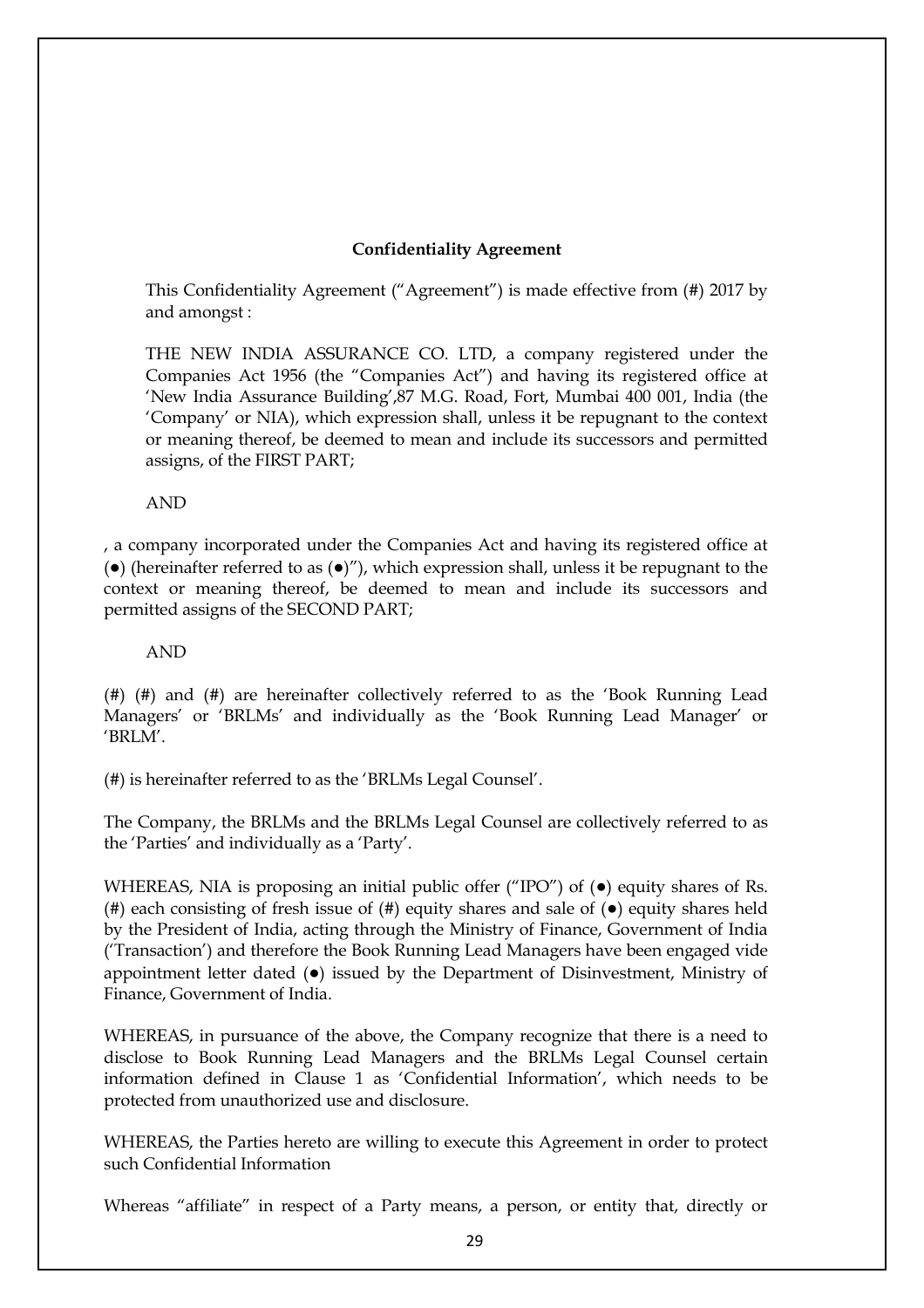indirectly, through one or more subsidiaries, intermediaries, Controls, or is Controlled by, or is under common Control with, that Party.

"Controlled by" or "Control", means:

(1) the possession, directly or indirectly, of the power to direct or cause the direction of the management and policies of any entity whether through the ownership of voting securities, by agreement or otherwise, or the power to elect more than one- half of the directors, partners or other individuals exercising similar authority of such entity; or (2) the right to exercise 50% votes, directly or indirectly, in relation to an entity.

In consideration of the premises and mutual covenants herein contained, the Parties agree as follows:

1. For the purpose of this Agreement, "Confidential Information" means any information including commercial, financial, geographical, legal information, details of contracts, government approvals and licenses required for the business operations and any related data pertaining to the Company or its affiliates or its joint venture companies given to the Receiving Party in the course of due diligence carried out in connection with the Transaction. Such Confidential Information may be:

(a) in written or digital form;

(b) orally transmitted by either party provided such information is reduced to writing and delivered to other party subsequent to oral transmission of the information as provided in Clause 12; and

(c) derived from analysis and observation from visit of units/sites.

The Company will be referred to herein as a "Disclosing Party" and each BRLM and BRLM Legal Counsel receiving Confidential Information will be referred to as a "Receiving Party".

2. Each Receiving Party severally agrees that all information furnished by the Company, or their advisors, its representatives or counsel, in connection with the Transaction, whether furnished before or after the date hereof and, subject to Clauses 7 and 12 hereof, regardless of the manner in which it is or was furnished shall be treated by the BRLMs and the BRLMs Legal Counsel, and their respective advisors, representatives, affiliates, to whom the BRLMs may provide such information in connection with the Transaction, as Confidential Information. Each Receiving Party undertakes that the Confidential Information furnished by the Company shall be solely used for the purpose of the Transaction and not for any other purpose. Subject to Clause 6, the BRLMs and the BRLMs Legal Counsel undertake that any such Confidential Information retained shall be used only for the purpose of making disclosures as required under applicable law pertaining to the Transaction with prior intimation to the Company in accordance with this Confidentiality Agreement and where circumstances do not permit prior intimation to be given then the BRLMs and the BRLMs Legal Counsel shall promptly intimate the Company, about such a disclosure of Confidential Information.

3. The Receiving Party shall request the Disclosing Party in writing to provide information that may be required from Disclosing Party in connection with the Transaction. On receipt of such request, Disclosing Party in exercise of its discretion, disclose whole or part of the information sought for by the Receiving Party / refuse to disclose certain information as a whole.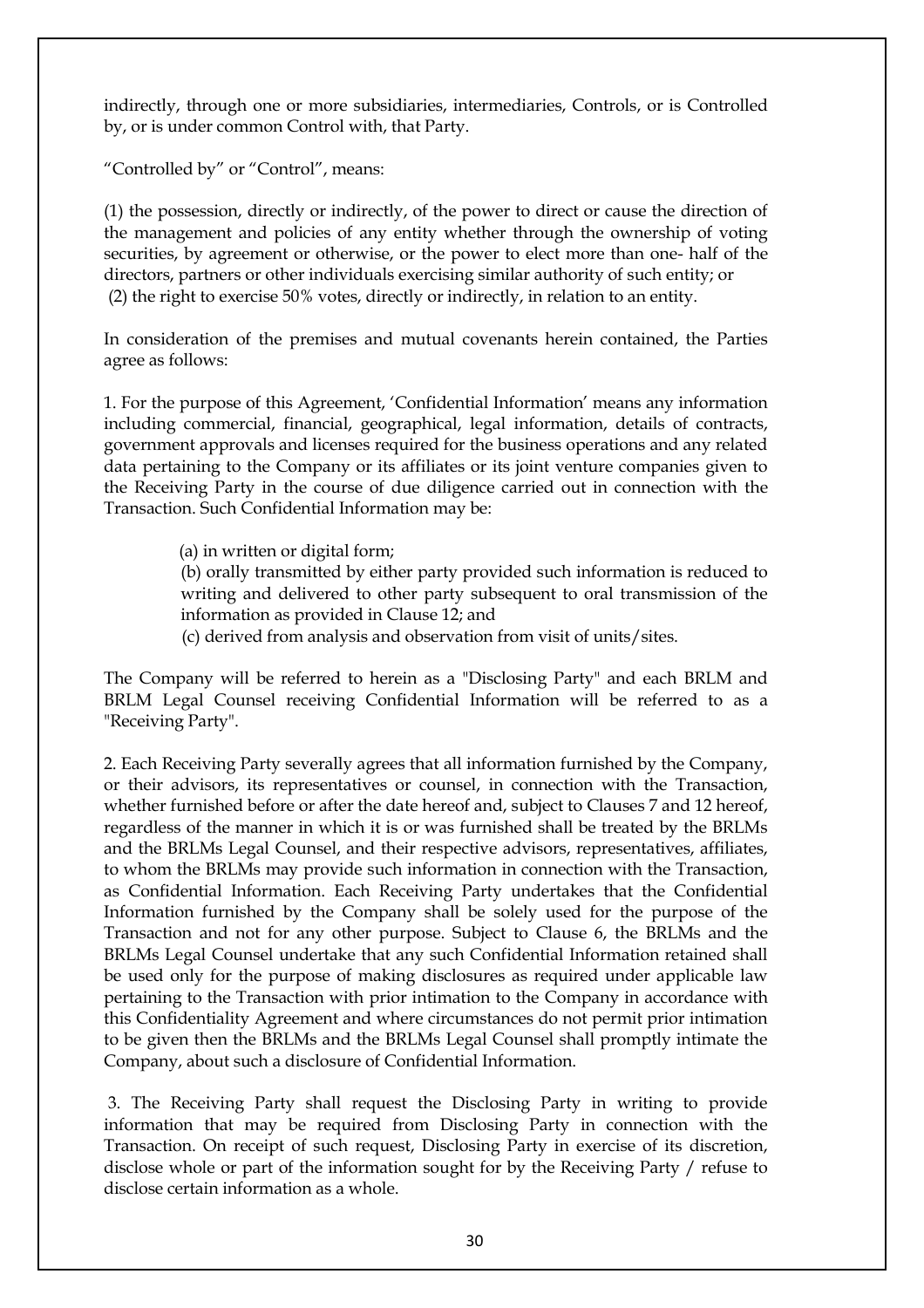4. Any information including but not limited to specifications, quantity, plan, design, pattern, sample, etc, details of such contracts entered with the suppliers/customers/collaboration/technology partners including the defence services and other information having direct bearing on the defence/security interests of the country as as finally determined by the Disclosing Party shall be treated by the Receiving Party as confidential in terms of the relevant classification/stamping of such information as "Confidential", "Restricted", "Secret" or "Top Secret.

5. If the Disclosing Party decides to withhold whole or part of such required any information, they shall communicate the same to BRLM"s. In the event of Disclosing Party not being able to provide the information as sought by BRLM"s, BRLM"s shall take necessary steps as appropriate to apply to the SEBI to seek exemption from disclosure of such information. In such circumstances, the Disclosing Party shall provide all necessary assistance to BRLM"s for seeking any appropriate exemption.

6. The Receiving Party shall restrict disclosure of the Confidential Information received from the Disclosing Party on a need-to know-basis only to its affiliates and its and their employees, directors and officers (hereinafter referred to as the "Representatives") who are dealing with the subject matter in connection with the Transaction or as otherwise permitted under this Agreement and are subject to confidentiality obligations with respect thereto. The Receiving Party shall inform the Representatives of about such confidentiality obligation and will be responsible for the acts of the Representatives. Further, if any consultants / third parties are appointed by the BRLMs in connection with performing their obligations in the Transaction, then the BRLMs shall enter into a similar confidentiality agreement with such consultants / third parties to ensure that the Confidential Information is kept confidential by such consultants / third parties and that there is no leakage of any Confidential Information. The Receiving Party shall be responsible to the Disclosing Party for any breach of confidentiality obligations by the Representatives or consultants / third parties as set forth in Clause 13.

7. The confidentiality obligation under this Agreement will not apply to the following:

i. To any information which, prior to its disclosure in connection with the Transaction, was already in the possession of the Receiving Party or its advisors, representatives, affiliates or counsel when they were not acting as Receiving Party or their advisors, representatives or counsel for purpose of the Transaction or to the extent such information is or becomes publicly available otherwise than by disclosure by the Receiving Party in violation of this Agreement;

ii. To any information which is required to be disclosed, or is disclosed to regulators, stock exchanges, in connection with the Transaction, including in the Draft Red Herring Prospectus (DRHP), Red Herring Prospectus (RHP) or Prospectus or road show presentations or publicity material as duly approved by the Company. If the information is required to be disclosed otherwise than as mentioned in this Sub-Clause, then BRLMs and BRLMs Legal Counsel shall be required to obtain prior written consent of the Company;

iii. To any information disclosed on behalf of the Company to purchasers or prospective purchasers of the equity shares in connection with the Transaction with prior intimation to the Company;

iv. To any information given on the request or demand of any regulatory authority or any stock exchange having jurisdiction over any of the Receiving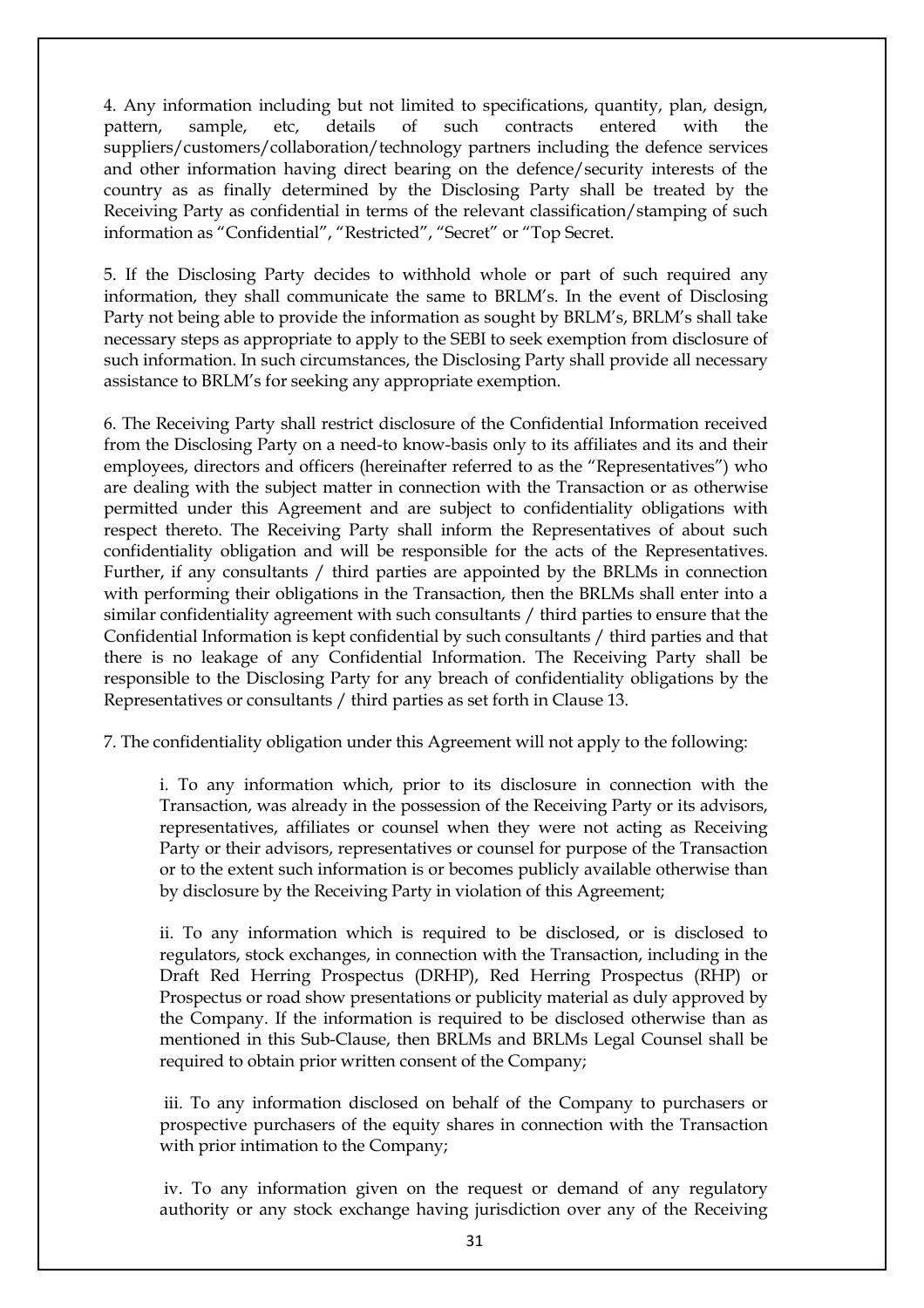Party or any of their respective affiliates;

v. To any information, which is or comes into the public domain without any default on the part of the Receiving Party or their advisors, representatives, affiliates or counsel or comes into the possession of the Receiving Party or their advisors, representatives, affiliates or counsel other than in breach of any confidentiality obligation owed to the Company of which the BRLMs and the BRLMs Legal Counsel are respectively aware;

vi. To any disclosure pursuant to any law or order of any court or pursuant to any direction, request or requirement (whether or not having the force of law) of any central bank or any governmental, regulatory or supervisory authority or stock exchanges or pursuant to and in connection with any legal or administrative proceedings, including without limitation (i) in carrying out our legal and contractual obligations as an underwriter in the Transaction and (ii) to assert any defenses available under applicable securities laws; subject to applicable law. The Receiving Party shall (i) to the extent possible provide the Company prior notice of such requirement in respect thereof and (ii) where it is not possible to provide prior notice, the Receiving Party shall promptly notify the Company after such disclosure is made;

vii. To any information made public with the prior consent of the Company; and

viii. To any information which is independently developed by the Receiving Party for the purpose of the Transaction with prior intimation to the Company.

Provided that the term "Confidential Information" shall not include any information that is stated in the Draft Red Herring Prospectus, Red Herring Prospectus or Prospectus, which may have been filed with relevant regulatory authorities (excluding any informal filings or filings where the documents are treated in a confidential manner), or other Transaction related materials/documents being road show presentations or other publicity material as duly approved by the Company, or in the opinion of such Receiving Party is necessary to make the statements therein not misleading.

8. Any advice or opinions provided by the Receiving Party under or pursuant to the Transaction shall not be disclosed or referred to publicly or to any third party, by the Company, except in accordance with the prior written consent from the Receiving Party or except where such information is permitted under this Agreement or required by law or in connection with disputes between the Parties or if required by a court of law or any other regulatory authority, provided that the Company shall, to the extent permitted by applicable law (i) to the extent possible, provide the Receiving Party with prior notice of such requirement and (ii) where it is not possible to provide prior notice, the Company shall notify the Receiving Party in respect thereof to the extent possible. The Parties agree that no public announcement or communication relating to the subject matter of this Agreement shall be issued or dispatched without the prior consent of the other Party, which shall not be unreasonably withheld, and except to the extent that such public announcement or communication may be required under applicable law. Subject to the adherence to the provisions of this Clause 8, the Company and each of the Receiving Parties shall be entitled to describe their respective involvements in any transaction pursuant to the engagement and its or their services rendered after the Transaction closing date in any newspaper, journal etc.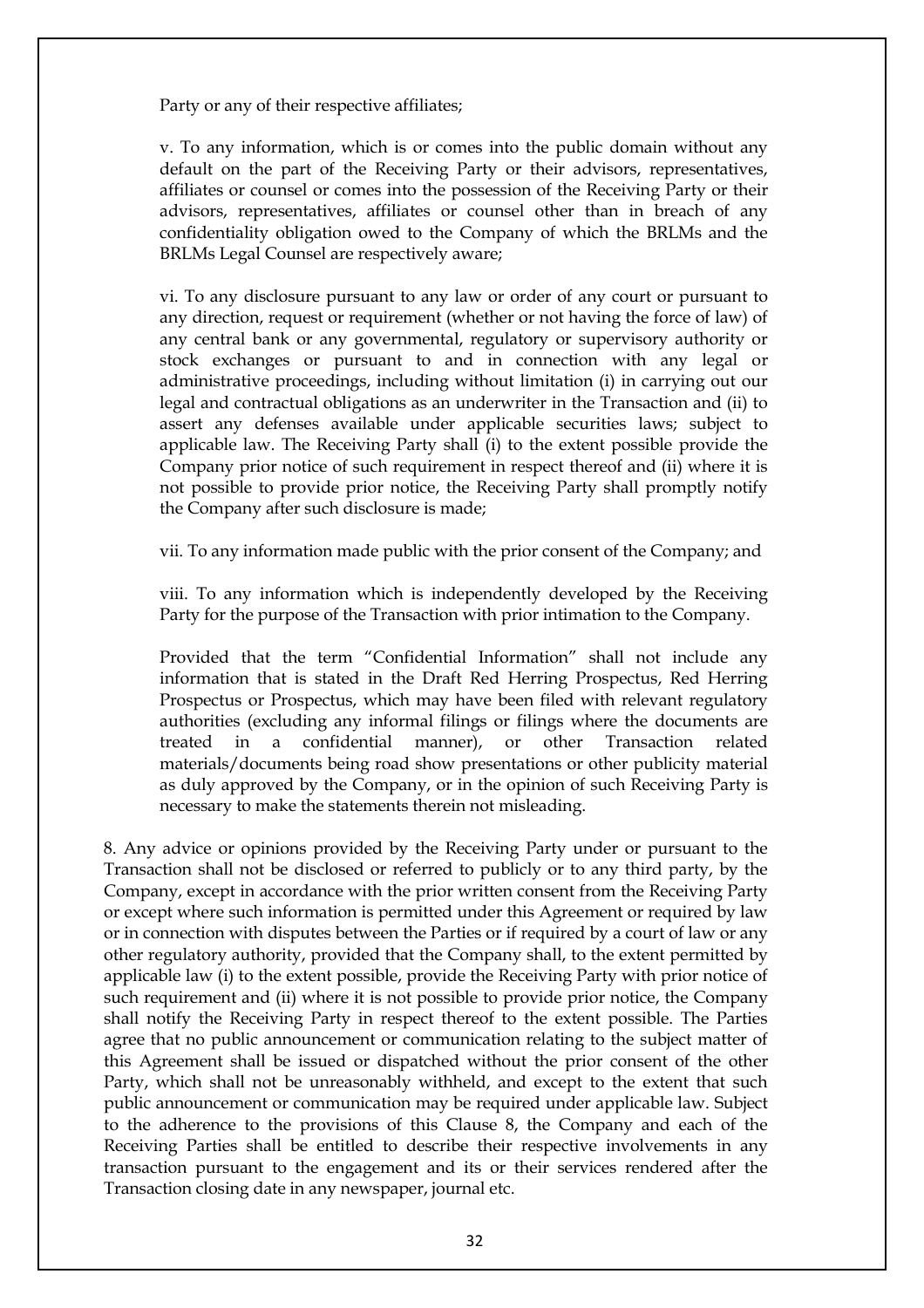9. The Receiving Party shall not use any of the Confidential Information, for any purpose other than for the purpose of the Transaction or a manner which is not in accordance with this Confidentiality Agreement and shall be fully responsible for any breach of the confidentiality undertaking hereunder. The Receiving Party shall not disclose any or part or summary or extracts of the Confidential Information to any third party without Company's prior written approval except as permitted hereunder.

10. The Parties recognize and agree that the unauthorized disclosure or unauthorized use of Confidential Information in breach of this Agreement may cause irreparable harm and injury to the Disclosing Party. Accordingly the Parties agree that the Disclosing Party will have the right to seek specific performance or immediate injunction enjoining any breach or threatened breach of this Agreement, as well as the right to pursue any and all other rights and remedies available at law or in equity for such a breach.

11. All Confidential Information given by the Disclosing Party shall remain the property of the Disclosing Party. By disclosing information or executing this Agreement, the Disclosing Party does not grant any license, explicitly or implicitly, under any trademark, patent, copyright, trade secret or any other intellectual property right.

12. If any information is disclosed only orally, the Disclosing Party had instructed the Receiving Party at the time of the initial disclosure that such information disclosed orally should be treated as "Confidential Information", the Disclosing Party shall, within fifteen days after such disclosure deliver to the Receiving Party a written description of such Confidential Information, identifying such Confidential Information, the place where and the date when such oral disclosure was made.

13. In the event of a breach by the Receiving Party in performing its responsibilities and confidentiality obligations under this Agreement, as determined by a court or arbitral tribunal of competent jurisdiction, the Receiving Party shall be responsible to the Disclosing Party for any direct loss, claim, damage or liability incurred by the Disclosing Party as a result of such breach that is so judicially determined. Notwithstanding anything to the contrary, no indirect, consequential, damages resulting from or arising out of a breach of this Agreement shall be payable by the Receiving Party to the Disclosing Party. For purposes of this Clause 13 if so determined by a court or arbitral tribunal of competent jurisdiction, Defaulting Party shall be responsible for damages and expenses (including reasonable legal fees) resulting from breach of this Agreement as determined above, including breach by Representatives or consultants or third parties of the defaulting party. A "Defaulting Party" shall mean any Receiving Party who is in breach of any of the confidentiality obligations as mentioned in the Confidentiality Agreement.

14. No Party shall assign this Agreement without prior written consent of other Party.

15.

(a) If any dispute, difference or claim arises between the Parties hereto in connection with this Agreement or the validity, performance, interpretation, implementation or alleged breach of the terms of this Agreement or anything done or omitted to be done pursuant to this Agreement, the Parties shall attempt in the first instance to resolve the same through negotiation. If the dispute is not resolved through negotiation within fifteen (15) working days after commencement of discussion, any Party may refer the dispute for resolution to an arbitration tribunal consisting of three arbitrators, one arbitrator to be appointed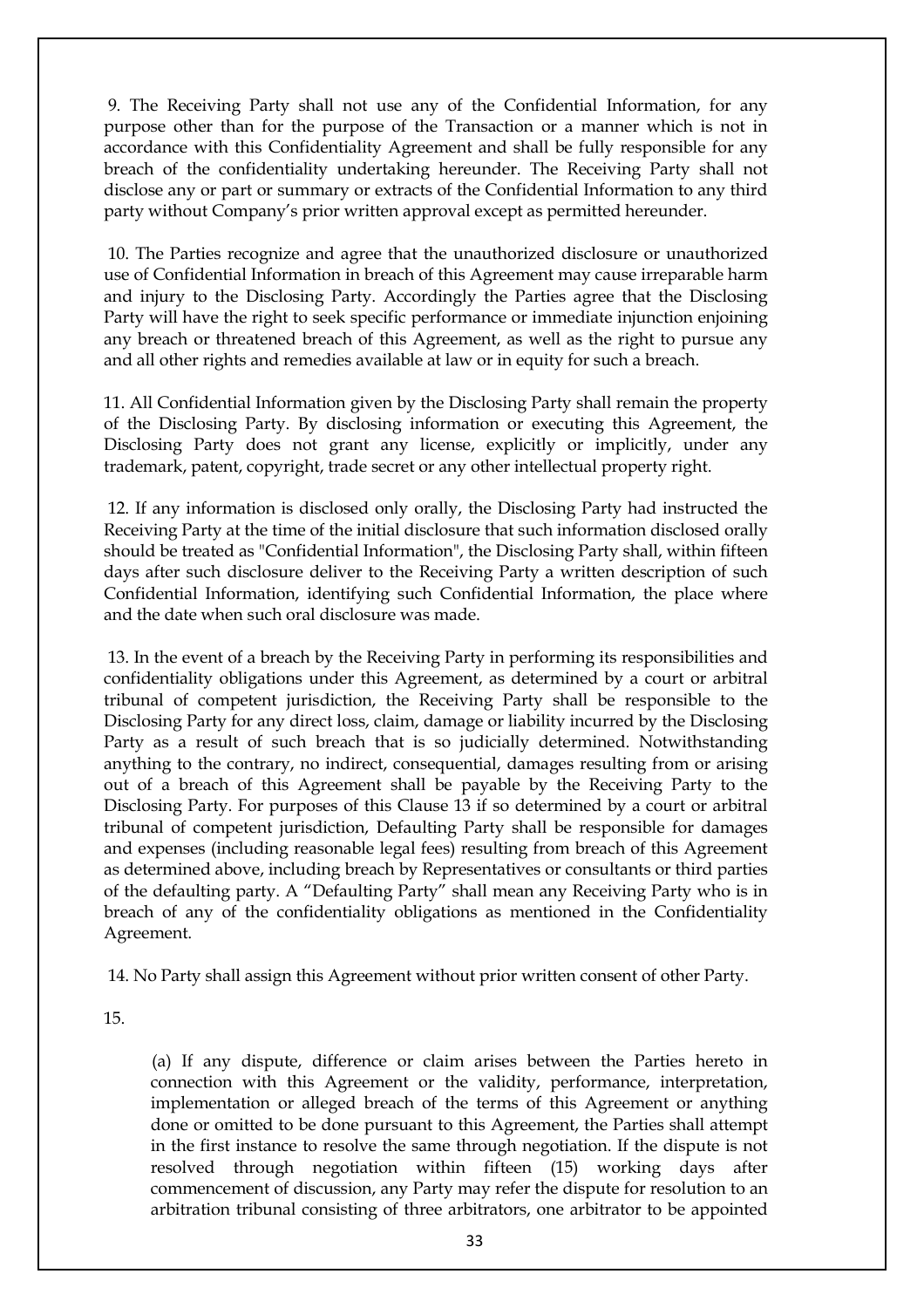by the Company on one hand, one arbitrator to be jointly appointed by the Receiving Parties who are party to the claim on the other hand, and the third arbitrator to be jointly appointed by the two arbitrators appointed under this Agreement, in accordance with the Rules of Arbitration of the Indian Council of Arbitration. All proceedings in any such arbitration shall be conducted under the Arbitration and Conciliation Act, 1996, as amended, and shall be conducted in English. The arbitration shall take place in Mumbai, India and shall be governed by the laws of India. The arbitral tribunal shall provide a speaking and reasoned award and state the reasons on which it is based.

(b) Notwithstanding the power of the arbitrators to grant interim relief, the disputing parties shall have the power to seek appropriate interim relief from the Courts of Mumbai, India without taking recourse to the negotiation as mentioned in Clause 15 (a) above. The arbitration award shall be in English and shall state the reasons on which it is based and shall be final and binding on the disputing parties and the disputing parties agree to be bound thereby and to act accordingly. The arbitrators may award to a disputing party that substantially prevails on the merits, its costs and expenses. The Parties shall bear their respective costs incurred in the arbitration unless otherwise awarded or fixed by the arbitration tribunal;

(c) Any reference made to the arbitration tribunal under this Agreement shall not affect the performance of terms, other than the terms related to the matter under arbitration, by the Parties under this Agreement. The disputing parties shall cooperate in good faith to expedite, to the maximum extent practicable the conduct of any arbitral proceedings commenced pursuant to this Agreement.

16. All Confidential Information furnished by the Disclosing Party shall remain the property of the Disclosing Party and shall be returned or destroyed by the Receiving Party upon earlier of: (i) the written request of Disclosing Party; (ii) the Receiving Party's determination that it no longer has a need for such information; or (iii) the final approvals of the Stock Exchanges for the listing pursuant to the Transaction; or (iv) as required under the applicable laws; whichever is earlier, except that the Receiving Parties may retain copies of the Confidential Information, to the extent that retention of such Confidential Information is necessary to comply with Receiving Party"s internal document retention policies aimed at legal and regulatory compliance and any such retained Confidential Information shall remain subject to disclosure and use restrictions set forth herein, notwithstanding any termination of this agreement.

17. The Parties agree to maintain the confidentiality of the information/documents provided for a period not exceeding:

(i) ten years in relation to such information/documents that has been stamped as "Confidential" or "Restricted";

(ii) thirty years in relation to such information/documents that has been stamped as "Top Secret" or "Secret"; and

(iii) six years for all other information/documents not mentioned in (i) or (ii) above

as provided under applicable statutes and regulations, including the Official Secrets Act and any regulations or circulars issued by the Government of India, as may be amended from time to time.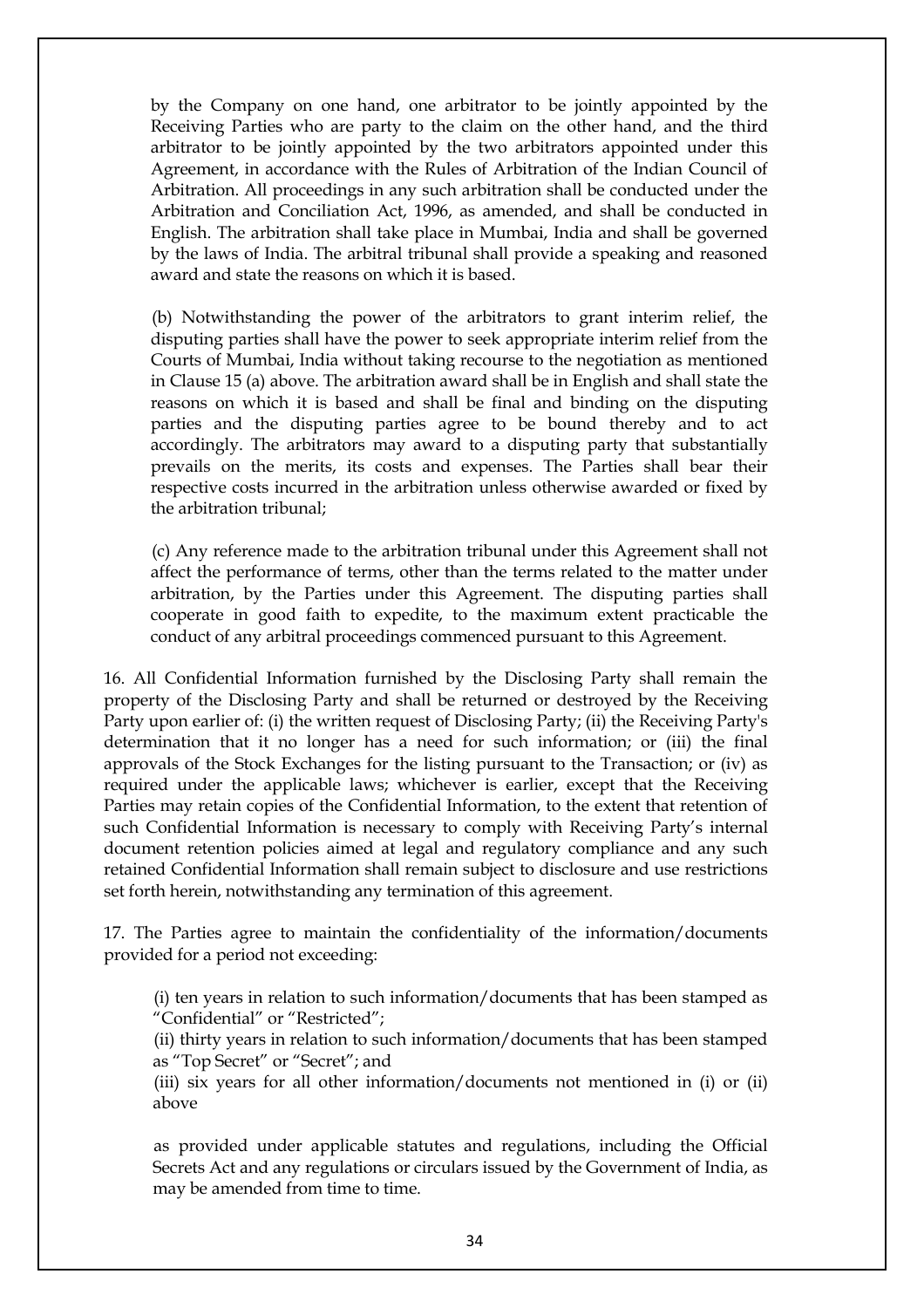18. This Agreement constitutes the entire understanding between the Parties hereto as to the Confidential Information and merges all prior discussions between them relating thereto.

19. No amendment or modification of this Agreement shall be valid or binding on the Parties unless made in writing and signed on behalf of each Parties, by their respective authorized officers or representatives.

20. The Company understands and agrees that the rights and obligations of the Receiving Parties under this agreement are several and not joint. Accordingly, the Company agrees that each Receiving Party shall have no liability to the Company for any actions, omissions, breach or non-compliance of any other Receiving Party or their respective representatives under this agreement.

21. The Parties agree that the laws of India shall apply in any dispute arising out of this Agreement.

IN WITNESS WHEREOF the Parties hereto have caused these presents to be executed on the day and the year hereinabove written.

| For THE NEW INDIA ASSURANCE COMPANY LIMITED                |                             |  |  |  |
|------------------------------------------------------------|-----------------------------|--|--|--|
| <b>Authorised Signatory</b>                                |                             |  |  |  |
| For $($ # $)$<br>For $($ #)                                |                             |  |  |  |
| <b>Authorised Signatory</b><br><b>Authorised Signatory</b> |                             |  |  |  |
| For $($ #)                                                 | For $($ #)                  |  |  |  |
| <b>Authorised Signatory</b>                                | <b>Authorised Signatory</b> |  |  |  |
| Witnessed by:                                              |                             |  |  |  |
| 2.<br>1.                                                   |                             |  |  |  |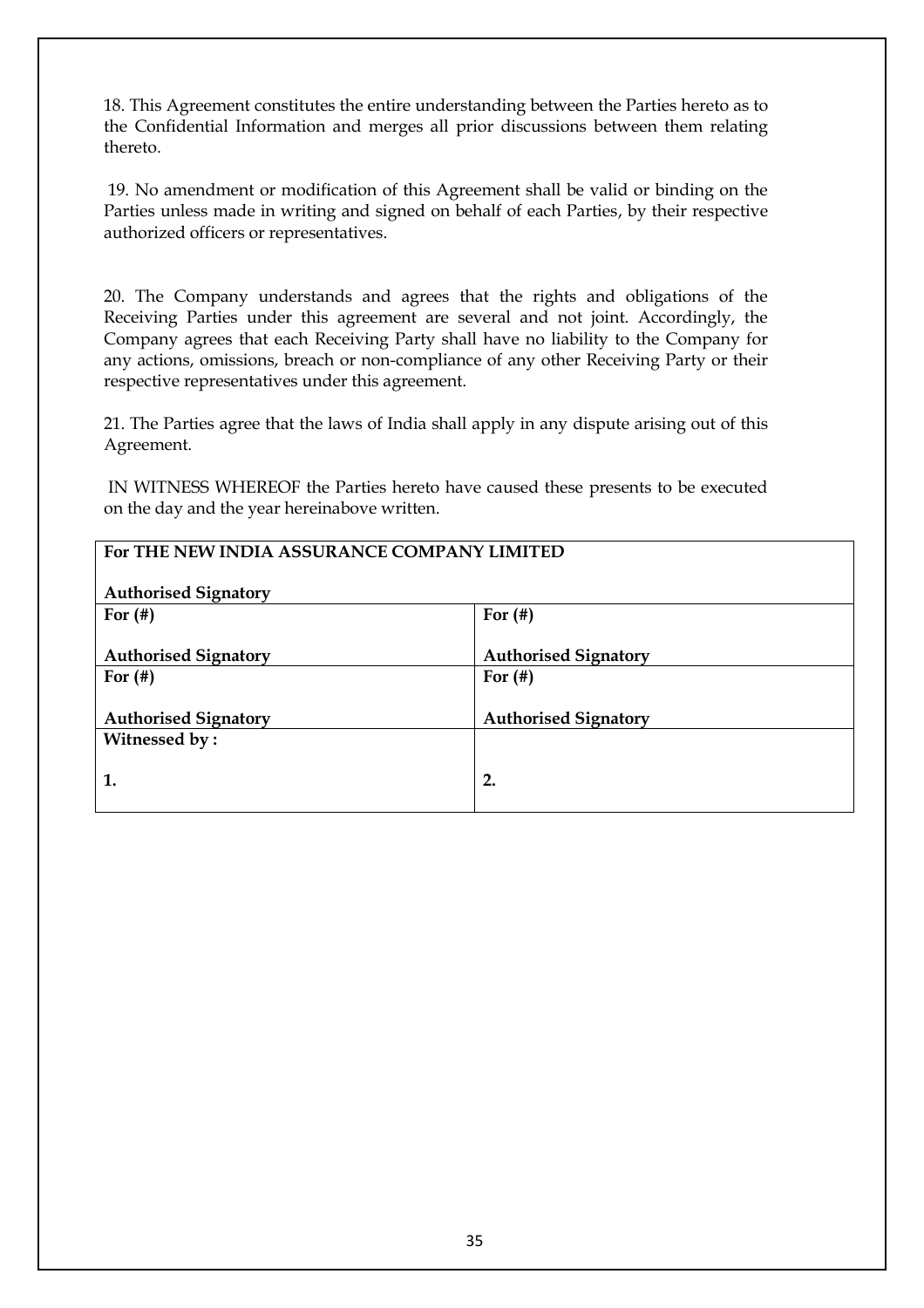### **ANNEXURE – 9**

### **SPECIAL INSTRUCTIONS TO BIDDERS FOR E-TENDERING**

- 1.Tender document with detailed terms and conditions is available on our website **https://newindia.eproc.in.** Interested parties may download the same and participate in the tender as per the instructions given therein, on or before the due date of the tender. The tender shall have to be submitted online through the e-Procurement system on [https://newindia.eproc.in.](https://newindia.eproc.in/)
- 2.As a pre-requisite for participation in the tender, vendors are required to obtain a valid Digital Certificate of Class IIB(with both signing and encryption component) and above as per Indian IT Act from the licensed Certifying Authorities (For ex. N-codes, Sify, E-mudra etc.) operating under the Root Certifying Authority of India (RCIA), Controller of Certifying Authorities (CCA). The cost of obtaining the digital certificate shall be borne by the vendor.

In case any vendor so desires, he may contact our e-Procurement service provider M/s. C1 India Pvt. Ltd., Mumbai for obtaining the Digital Signature Certificate.

- 3.Corrigendum/amendment, if any, shall be notified on the site [https://newindia.eproc.in.](https://newindia.eproc.in/) In case any corrigendum/amendment is issued after the submission of the bid, then such vendors, who have submitted their bids, shall be intimated about the corrigendum/amendment by a system-generated email (In case of open tender corrigendum / amendment will be on the public dash board and no mail will be fired for the vendor who has not participated by that time). It shall be assumed that the information contained therein has been taken into account by the vendor. They have the choice of making changes in their bid before the due date and time.
- 4.Vendors are required to complete the entire process online on or before the due date of closing of the tender.
- 5.The Commercial Bid of only those vendors shall be opened whose Technical bid is found to be acceptable to us. The schedule for opening the Commercial bid shall be advised separately.
- 6.Directions for submitting online offers, electronically, against e-Procurement tenders directly through internet:
	- i.Vendors are advised to log on to the website [\(https://newindia.eproc.in\)](https://newindia.eproc.in/) and arrange to register themselves at the earliest.
	- ii.The system time (IST) that will be displayed on e-Procurement web page shall be the time considered for determining the expiry of due date and time of the tender and no other time shall be taken into cognizance.
	- iii.Vendors are advised in their own interest to ensure that their bids are submitted in e-Procurement system well before the closing date and time of bid. If the vendor intends to change/revise the bid already entered, he may do so any number of times till the due date and time of submission deadline. However, no bid can be